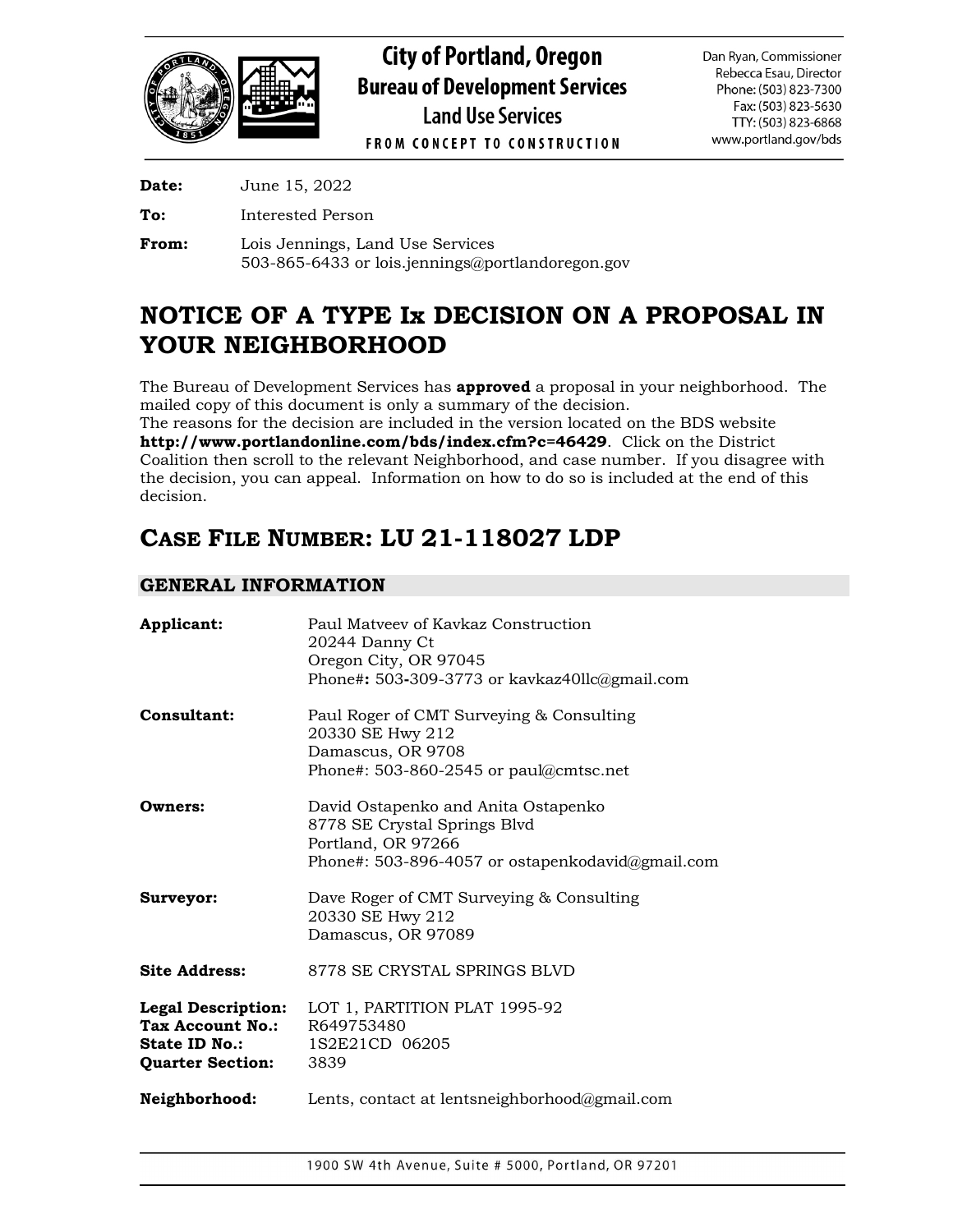| <b>Business District:</b>                                | Lents Grown Business Association, contact lentsgrown@gmail.com,<br>Eighty-Second Ave of Roses Business Association, contact at<br>82ndaveba@gmail.com |
|----------------------------------------------------------|-------------------------------------------------------------------------------------------------------------------------------------------------------|
| <b>District Coalition:</b>                               | East Portland Community Office, contact at info@eastportland.org                                                                                      |
| <b>Plan District:</b><br><b>Other Designations: None</b> | Johnson Creek Basin – South Subdistrict                                                                                                               |
| Zoning:                                                  | R7- Single dwelling Residential (7,000)                                                                                                               |

| ZUMMR.     | <u>N<sub>I</sub>- Single</u> Gweiling Residential (1,000)          |
|------------|--------------------------------------------------------------------|
| Case Type: | LDP- Land Division Partition                                       |
| Procedure: | Type Ix, an administrative decision with appeal to the Oregon Land |
|            | Use Board of Appeals (LUBA).                                       |

**Proposal:** The applicant is proposing to divide the subject property into two (2) parcels. Parcel 1 will be 9,372 s.f. in area and Parcel 2 will be 9,372 s.f. in area. The existing house with attached garage will be retained on Parcel 1. There are two driveways that access the site and the western most driveway will be reconfigured at time of development of Parcel 2. Parcel 2 will be available for new residential development. Based on the applicant's tree inventory, there are six trees on the site and five are subject to the tree preservation regulations.

In order to show feasibility of providing services and other criteria, the applicant has provided a conceptual development improvement plan showing *a single dwelling residence with on-site parking accessed via a driveway from SE Crystal Springs Boulevard*. Please note that on-site parking is not required (33.266.110.B).

This land division application is reviewed under the Zoning and Zoning Code in effect the date the application was submitted, December 30, 2021.

This partition is reviewed through a Type Ix land use review because: (1) the site is in a residential zone; (2) fewer than four lots are proposed; (3) none of the lots, utilities, or services are proposed within a Potential Landslide Hazard or Flood Hazard Area, and (4) no other concurrent land use reviews (such as an Adjustment, Design Review, or Environmental Review) are requested or required (see 33.660.110).

For purposes of State Law, this land division is considered a partition. To partition land is to divide an area or tract of land into two or three parcels within a calendar year (See ORS 92.010). ORS 92.010 defines "parcel" as a single unit of land created by a partition of land. The applicant's proposal is to create two units of land (2 parcels). Therefore, this land division is considered a partition.

## **Relevant Approval Criteria:**

In order to be approved, this proposal must comply with the approval criteria of Title 33. The relevant approval:

• **33.660.120, Approval Criteria for Land Divisions in Open Space and Residential** 

# **FACTS**

**Site and Vicinity:** The site is an interior lot on the south side of SE Crystal Springs Boulevard, where two driveways access the site. A two-story single-family residence exists on the eastern portion of the site. The existing house has a covered front porch and a covered patio at the rear of house. The eastern concrete paved driveway provides direct access to the attached garage. The area surrounding the newly built house consists of gravel, lawn and barkdust area with existing deciduous and Douglas Fir trees being retained. The  $2<sup>nd</sup>$  western driveway provides vehicle access to a vehicle parking area. The previous grass area adjacent to the  $2<sup>nd</sup>$  driveway appears to have been scraped away leaving only exposed dirt. Neighboring fences provide a border along the side and rear property lines of the site .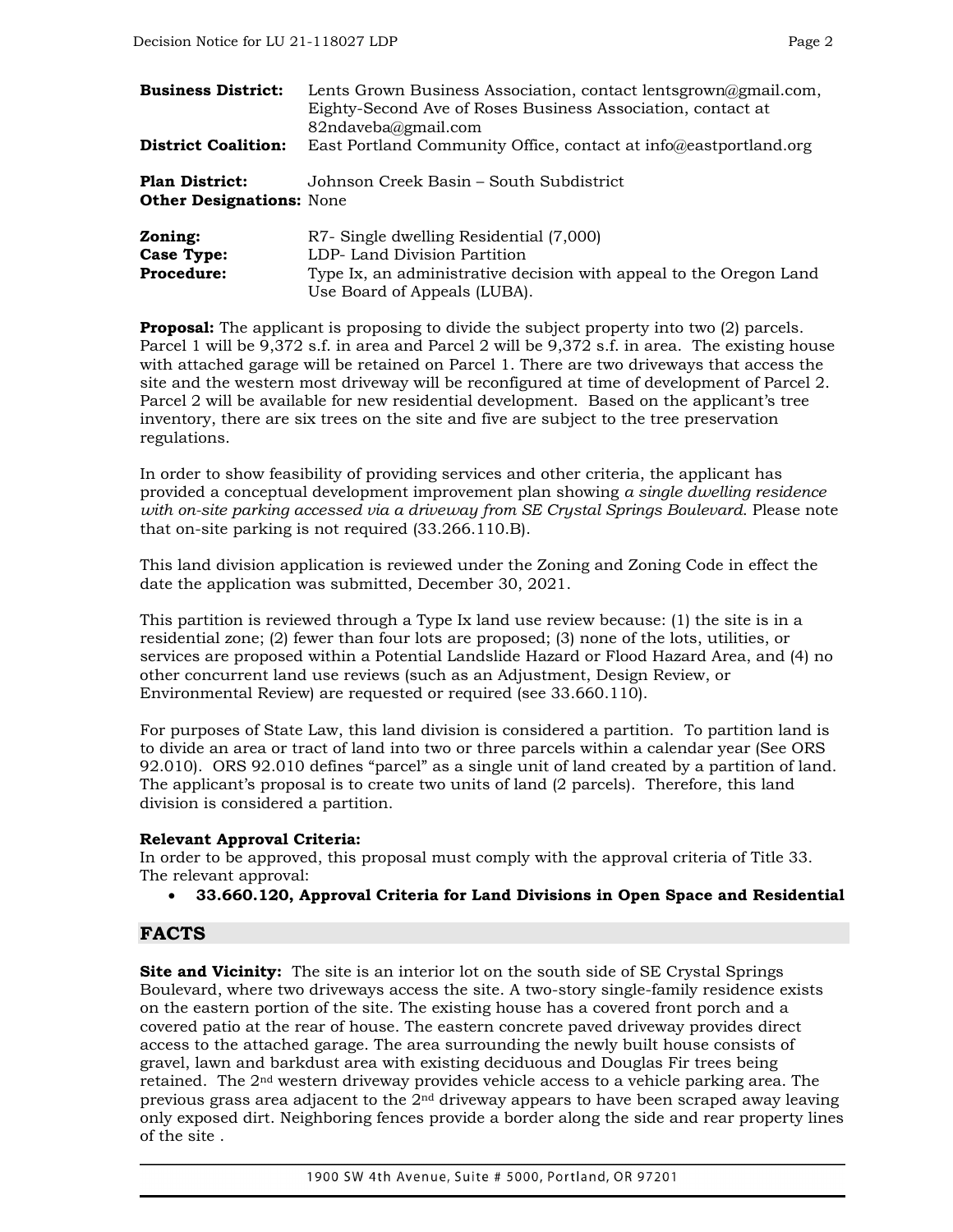Within this vicinity surrounding this area, properties are developed with single-level singlefamily houses. The Springwater Corridor is far west of the site, which is adjacent to Lents Flood Plain open space area. Whitman Elementary school is further west of the site at 7326 SE Flavel Street, adjacent to Flavel Park. R7 zoning is to the north, south, west and east of the site. OS-Open Space zoning is northeast of the site at the corner of SE 89th Avenue and Crystal Springs Boulevard.

## **Infrastructure:**

• **Streets** – The site has approximately 125 ft. of frontage on SE Crystal Springs Boulevard. There are two driveways entering the site that serves the existing house on the site. At this location, SE Crystal Springs Boulevard is classified as a Local Service Street for all modes in the Transportation System Plan (TSP).

Tri-Met provides transit service approximately 1,300 ft. north of the site at SE Flavel Street via Bus Line #19; or via Bus line #72 approximately 1,500 ft. west of the site on SE 82nd Avenue.

SE Crystal Springs Blvd has approximately a 25-ft. asphalt paved surface within a 60-ft. right-of-way with no curb or sidewalks with a gravel shoulder that provides parking on both sides.

- **Water Service –** There is an existing 6-inch DI water main in SE Crystal Springs Boulevard. The existing house is served by a 5/8-inch metered service from this main.
- **Fire Hydrants** The nearest fire hydrant is located near the intersection of SE Crystal Springs Boulevard and SE 86th Avenue, specifically at the intersection of SE 89th Avenue and SE Crystal Springs Boulevard, with a hydrant flow of 2,400 gpm at 29 psi. A second fire hydrant is located west of the site and the intersection SE Crystal Springs Boulevard and SE 86th Avenue, on the east side of 86th within the street frontage of the residence with the address of 8108 SE 86th Avenue.
- **Sanitary Service** There is an existing 8-inch PVC public sanitary sewer line in SE Crystal Springs Boulevard (BES as-built # E06954).

Water Main and Sewer Main Locations: According to available GIS data, a water main is located between the proposed development site and the sanitary main in SE Crystal Springs Boulevard. Any new connection(s) to the sewer main will cross the water main and will therefore require a Water Utility Protection Plan. Sanitary laterals must meet required separation distances according to the Water Bureau; the applicant should contact the assigned Water Bureau reviewer or the Water Bureau general email (devrev@portlandoregon.gov) with questions related to required separation distances.

• **Stormwater Disposal** – There is no public storm-only sewer currently available to this property. The applicant is proposing to provide on-site stormwater management facility for the proposed development, which is discussed later in this report under 33.653.030.

**Zoning:** R7- Residential 7000 – The R7 single-dwelling zone is intended to preserve land for housing and to provide housing opportunities for individual households, while providing options for infill housing that is compatible with the scale of the single-dwelling neighborhood. The zone implements the comprehensive plan policies and designations for single-dwelling housing

The Johnson Creek Basin plan district provides for the safe, orderly, and efficient development of lands which are subject to a number of physical constraints, including significant natural resources, steep and hazardous slopes, flood plains, wetlands, and the lack of streets, sewers, and water services.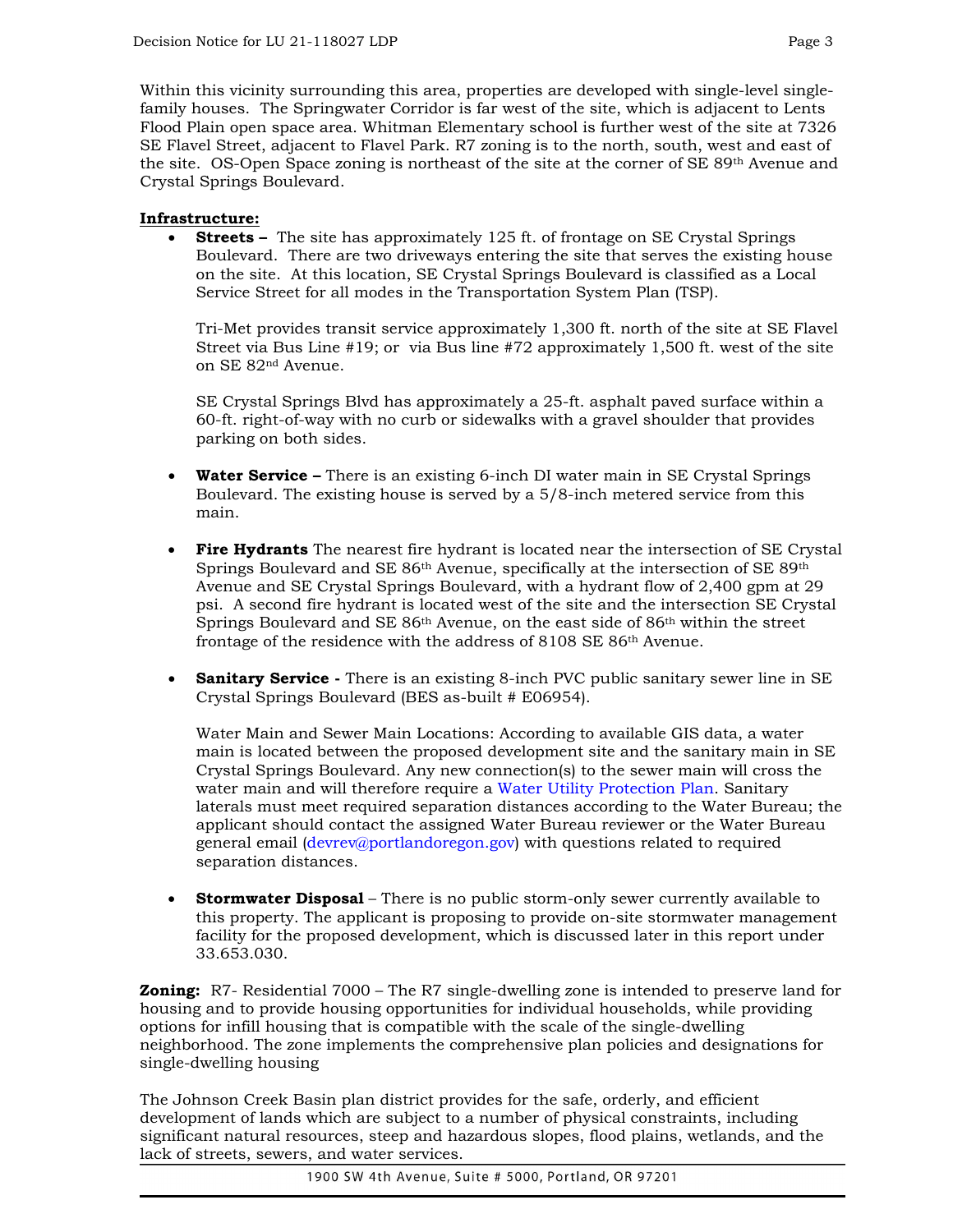## **Relevant Building Permit History:**

- **18-281596 RS** Demolition of the previous house that existed on this site with address of 8728 SE Crystal Springs Boulevard.
- **19-215066 RS** New single-family residence with address new address of 8778 SE Crystal Springs Boulevard. The existing house on the site was constructed under this approved and inspected residential permit.

Land Use History: City records indicate the following prior land use reviews for this site:

• **LUR 95-00027 MP (95-011920)** Approval of a 1995 Minor Partition to create 3 lots, including the applicant's property which was designated as Parcel 1. Conditions of approval were related to potential future land divisions that were contemplated for Parcels 2 and 3

*The land division site is Parcel 1 of this 1995 partition. Further division of this parcel does not violate any conditions of approval to create density conflicts.*

• **LU 08-112458 AD:** Approval of an Adjustment to Code Section 33.110.255 C, to increase the maximum allowed height of the fence within the front setback, from 3.5 feet to 6.25 feet for the main fence, with gates that are 5 feet tall above the rollers and pillars that are 7 feet tall, with 15-inch-tall lamps on top of each pillar.

*The land use case noted above was associated to the previous house that existed on the site (old address 8728 SE Crystal Springs Boulevard) and was removed under demolition permit# 18-281596 RS. The fence approved by this adjustment request within the front setback no longer exists on the site. Any new fence is required to meet current zoning regulations for fences.*

**Agency Review:** Several Bureaus have responded to this proposal and relevant comments are addressed under the applicable approval criteria. Exhibits "E" contain the complete responses.

**Neighborhood Review:** A Notice of Proposal in Your Neighborhood was mailed on **March 29, 2022**. No written responses have been received from the Neighborhood Association or notified property owners in response to the proposal.

# **ZONING CODE APPROVAL CRITERIA**

## *APPROVAL CRITERIA FOR LAND DIVISIONS IN OPEN SPACE AND RESIDENTIAL ZONES 33.660.120 The Preliminary Plan for a land division will be approved if the review body finds that the applicant has shown that all of the following approval criteria have been met.*

Due to the specific location of this site, and the nature of the proposal, some of the criteria are not applicable. The following table summarizes the criteria that are not applicable. Applicable criteria are addressed below the table.

| Criterion   | <b>Code Chapter/Section</b> | Findings: Not applicable because:                     |  |
|-------------|-----------------------------|-------------------------------------------------------|--|
|             | and Topic                   |                                                       |  |
| C           | 33.631 - Flood Hazard Area  | The site is not within the flood hazard area.         |  |
| D           | 33.632 - Potential          | The site is not within the potential landslide        |  |
|             | Landslide Hazard Area       | hazard area.                                          |  |
| E           | 33.633 - Phased Land        | A phased land division or staged final plat has not   |  |
|             | Division or Staged Final    | been proposed.                                        |  |
|             | Plat                        |                                                       |  |
| $\mathbf F$ | 33.634 - Recreation Area    | The proposed density is less than 40 units.           |  |
| H           | 33.636 - Tracts and         | No tracts or easements have been proposed or will     |  |
|             | Easements                   | be required.                                          |  |
|             | 33.639 - Solar Access       | All of the proposed parcels are interior lots (not on |  |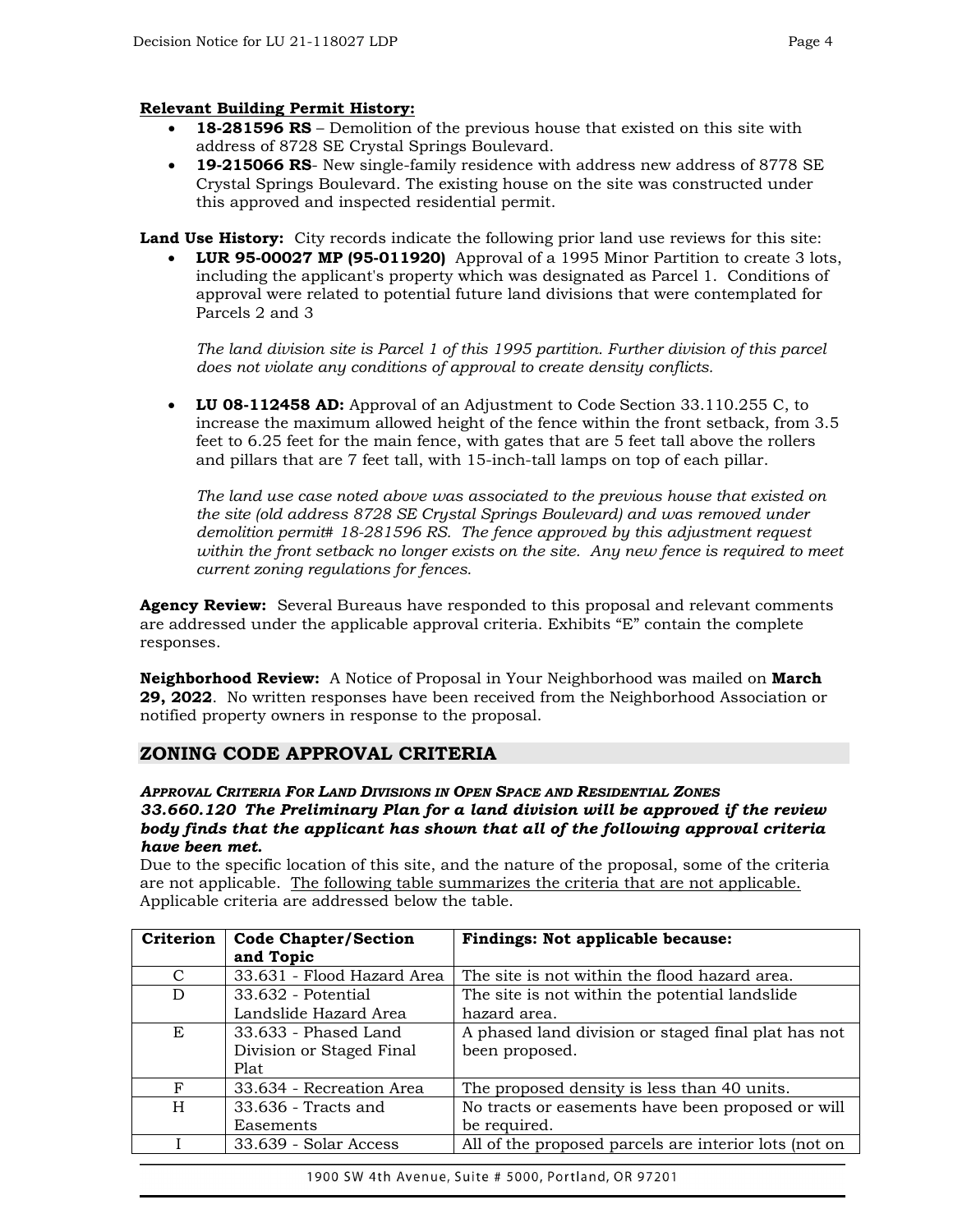|   |                            | a corner). In this context, solar access standards   |
|---|----------------------------|------------------------------------------------------|
|   |                            | express no lot configuration preference.             |
| J | 33.640 - Streams, Springs, | No streams, springs, seeps, or wetlands are          |
|   | Seeps and Wetlands         | evident on the site add if site has e-zoning outside |
|   |                            | of environmental zones.                              |
| L | 33.654.110.B.2 - Dead end  | No dead-end streets are proposed.                    |
|   | streets                    |                                                      |
|   | 33.654.110.B.3 -           | The site is not located within an I zone.            |
|   | Pedestrian connections in  |                                                      |
|   | the I zone                 |                                                      |
|   | 33.654.110.B.4 - Alleys in | No alleys are proposed or required.                  |
|   | all zones                  |                                                      |
|   | 33.654.120.C.3.c -         | No turnarounds are proposed or required.             |
|   | Turnarounds                |                                                      |
|   | 33.654.120.D - Common      | No common greens are proposed or required.           |
|   | Greens                     |                                                      |
|   | 33.654.120.E - Pedestrian  | No pedestrian connections are proposed or            |
|   | Connections                | required.                                            |
|   | 33.654.120.F - Alleys      | No alleys are proposed or required.                  |
|   | 33.654.120.G - Shared      | No shared courts are proposed or required.           |
|   | Courts                     |                                                      |
|   | 33.654.130.B - Existing    | No public dead-end streets or pedestrian             |
|   | public dead-end streets    | connections exist that must be extended onto the     |
|   | and pedestrian connections | site.                                                |
|   | 33.654.130.C - Future      | No dead-end street or pedestrian connections are     |
|   | extension of dead-end      | proposed or required.                                |
|   | streets and pedestrian     |                                                      |
|   | connections                |                                                      |
|   | 33.654.130.D - Partial     | No partial public streets are proposed or required.  |
|   | rights-of-way              |                                                      |
|   | 33.655 - School District   | The proposal is for less than 11 lots or is not in   |
|   | <b>Enrollment Capacity</b> | the David Douglas School District.                   |

#### **Applicable Approval Criteria are:**

#### **A. Lots. The standards and approval criteria of Chapters 33.605 through 33.612 must be met.**

**Findings:** Chapter 33.610 contains the density and lot dimension requirements applicable in the RF through R5 zones. Based on the applicant's survey, the site area is 18,744 square feet.

The maximum density in the R7 zone is one unit per 7,000 feet. Minimum density is one unit per 7,000 square feet based on 80 percent of the site area.

The site is located in the **South Subdistrict of the Johnson Creek Basin Plan District**, which has a special restriction on density.

The maximum allowed density of development for Land Divisions and Planned Developments is determined by calculating the number of acres in each land classification and multiplying those figures by the following fractions in Table 537-1, below.

All land in the South subdistrict is divided into three land classifications, Classes I through III. Class I lands are generally the steepest sites having the greatest amount of natural hazards while Class III lands are generally flat without natural hazards.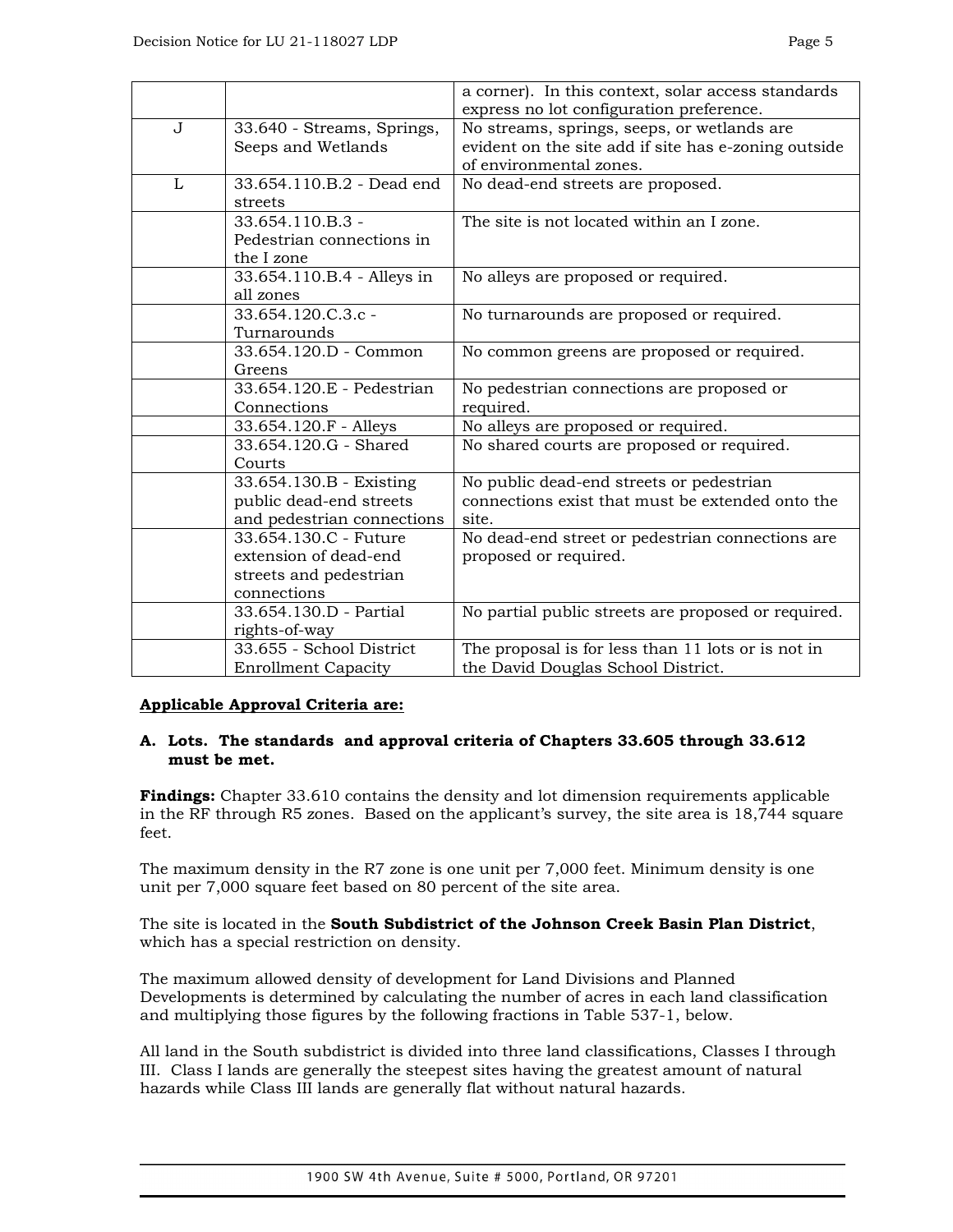| <b>Table 537-1</b><br>Land Class Characteristics and Density Restrictions |                                                                                           |                                                                |  |
|---------------------------------------------------------------------------|-------------------------------------------------------------------------------------------|----------------------------------------------------------------|--|
| <b>Land Class</b>                                                         | <b>Characteristics of the</b><br><b>Land Class</b>                                        | <b>Maximum Density</b>                                         |  |
| Class I lands                                                             | Located on slopes with a<br>grade of 30 percent or<br>greater.                            | One-fourth the maximum<br>density allowed in the base<br>zone. |  |
| Class II lands                                                            | Located on slopes with<br>grade of 20 percent or<br>greater, but less than 30<br>percent. | One-half the maximum<br>density allowed in the base<br>zone.   |  |
| Class III lands                                                           | Located on slopes with<br>grade of less than 20<br>percent.                               | Maximum density allowed<br>1n<br>base zone.                    |  |

As shown by the existing conditions site plan (Exhibit C.2) the property has a slope with a grade of less than 20 percent. The site is classified as a Class III land since the site's slope is less than 20 percent grade. Therefore the maximum density is based on the allowed maximum density in the base zone.

The base zone maximum density is 1 unit per 7,000 square feet of site area.

The site has a maximum density of 2 lots and a minimum required density of 2 lots. If the minimum required density is equal to or larger than the maximum allowed density, then the minimum density is automatically reduced to one less than the maximum. Therefore, in this case the minimum density is reduced to one (1).

The applicant is proposing two single-dwelling parcels. The density standards are therefore met.

## **33.610.200 Lot Dimension Regulations:**

The lot dimension regulations ensure that: (1) each lot has enough room for a reasonablysized house and garage; (2) lots are of a size and shape that development on each lot can meet the development standards of the Zoning Code; (3) lots are not so large that they seem to be able to be further divided to exceed the maximum allowed density of the site in the future; (4) each lot has room for at least a small, private outdoor area; (5) lots are compatible with existing lots; (6) lots are wide enough to allow development to orient toward the street; (7) lots don't narrow to an unbuildable width close to the street; (8) each lot has adequate access from the street; (9) each lot has access for utilities and services; (10) lots are not landlocked; and (11) lot are regularly shaped.

|          | Min.<br>Lot<br>Area<br>(Square<br>feet) | Max. Lot<br>Area<br>(Square<br>feet) | Min. Lot<br>Width*<br>(feet) | Min. Depth<br>(feet) | Min. Front Lot<br>Line<br>(feet) |
|----------|-----------------------------------------|--------------------------------------|------------------------------|----------------------|----------------------------------|
| R7 Zone  | 4,200                                   | 12,000                               | 40                           | 55                   | 30                               |
| Parcel 1 |                                         | 9,372                                | 62.5                         | ~150                 | 62.55                            |
| Parcel 2 |                                         | 9,372                                | 62.5                         | ~150                 | 62.54                            |

#### **The lot dimensions required and proposed are shown in the following table:**

\* Width is measured by placing a rectangle along the minimum front building setback line specified for the zone. The rectangle must have a minimum depth of 40 feet, or extend to the rear of the property line, whichever is less.

As shown in the table above, and the preliminary land division site plan (Exhibit C.1 and C.3) the required lot dimension requirements are met. Both Parcel 1 and Parcel 2 are regularly shaped.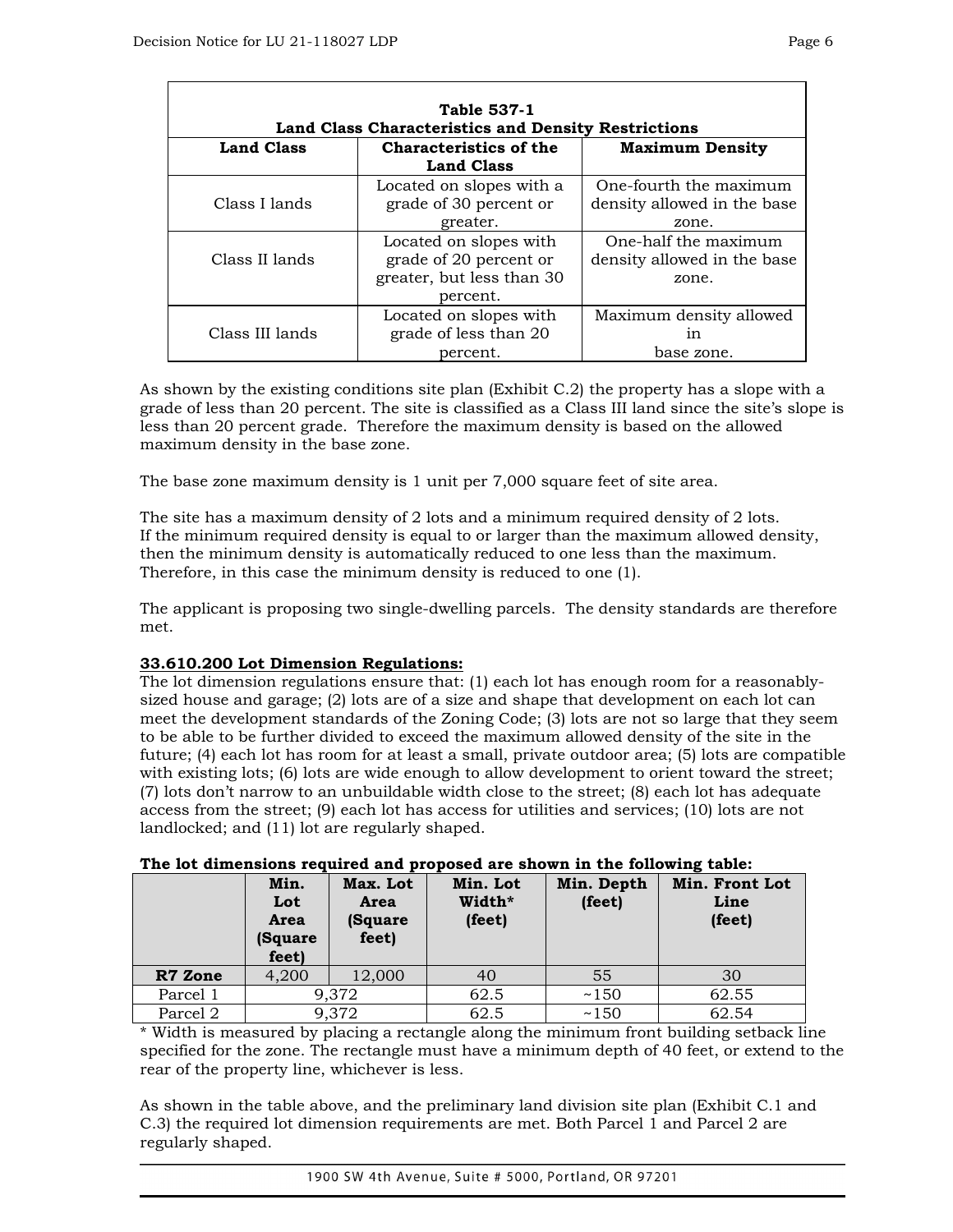The findings above show that the applicable density and lot dimension standards are met. Therefore, this criterion is met.

## **B. Trees. The standards and approval criteria of Chapter 33.630, Tree Preservation, must be met.**

**Findings:** The regulations of Chapter 33.630 require that trees be considered early in the design process with the goal of preserving high value trees and, when necessary, mitigating for the loss of trees.

Tree preservation must be maximized, to the extent practicable, while allowing for reasonable development considering the intensity of development allowed in the zone and site constraints, including existing utility easements and requirements for services and streets.

There are six existing trees on the subject site. In order to identify which trees are subject to these requirements, the applicant provided several arborist reports (Exhibit A.12 & A.16) with a tree table (Exhibit A.4, A.5 and A.16) and a survey (Exhibit C.2  $\&$  C.1) that shows the location and size of trees on the site and adjacent to the site. The arborist report (Exhibit A.12 & A.16) identifies each tree, its condition and suitability for preservation or its exempt status and specifies a root protection zone and tree protection measures for each tree to be preserved. The applicant and arborist provided a narrative addressing the tree preservation standard and criterion (Exhibit A.2, A.12 and A16)

| Tree # | Common Name                   | size (dbh) |                                                                             |
|--------|-------------------------------|------------|-----------------------------------------------------------------------------|
| #1     | Douglas Fir (P.<br>Menziesii) | 31         | Preserve                                                                    |
| #2     | Douglas Fir                   | 37         | Preserve                                                                    |
| #3     | Siberian Elm                  | 12/13      | Nuisance -<br>Exempt/proposing to<br>remove at time of<br>development       |
| #4     | Walnut                        | 10.5       | Must be Retained for<br>Johnson Creek Basin<br>Plan District<br>Requirement |
| #5     | Douglas Fir                   | 31         | Preserve                                                                    |
| #6     | Douglas Fir                   | 41         | Preserve                                                                    |

Options to meet the Tree Preservation Standards (33.630.100) include:

*Option 1: Preserve all the trees that are 20 or more inches in diameter and at least 20 percent of the total tree diameter on the site.* 

*Option 2: Preserve at least 75 percent of the trees that are 20 or more inches in diameter and at least 25 percent of the total tree diameter on the site.*

*Option 3: Preserve at least 50 percent of the trees that are 20 or more inches in diameter and at least 30 percent of the total tree diameter on the site.* 

*Option 4: All the trees are less than 20 inches in diameter and at least 35 percent of the total tree diameter is being preserved.* 

Based on this information, five trees are subject to the tree preservation standard of this chapter. The applicant is proposing to preserve four of the five trees. The applicant is proposing to preserve all of the trees greater than 20-inches, which includes Trees identified as #1, #2, #5 and #6. These four trees provide for a total of 140 inches of tree diameter. All of these trees proposed to be preserved are Douglas Fir trees, which are considered priority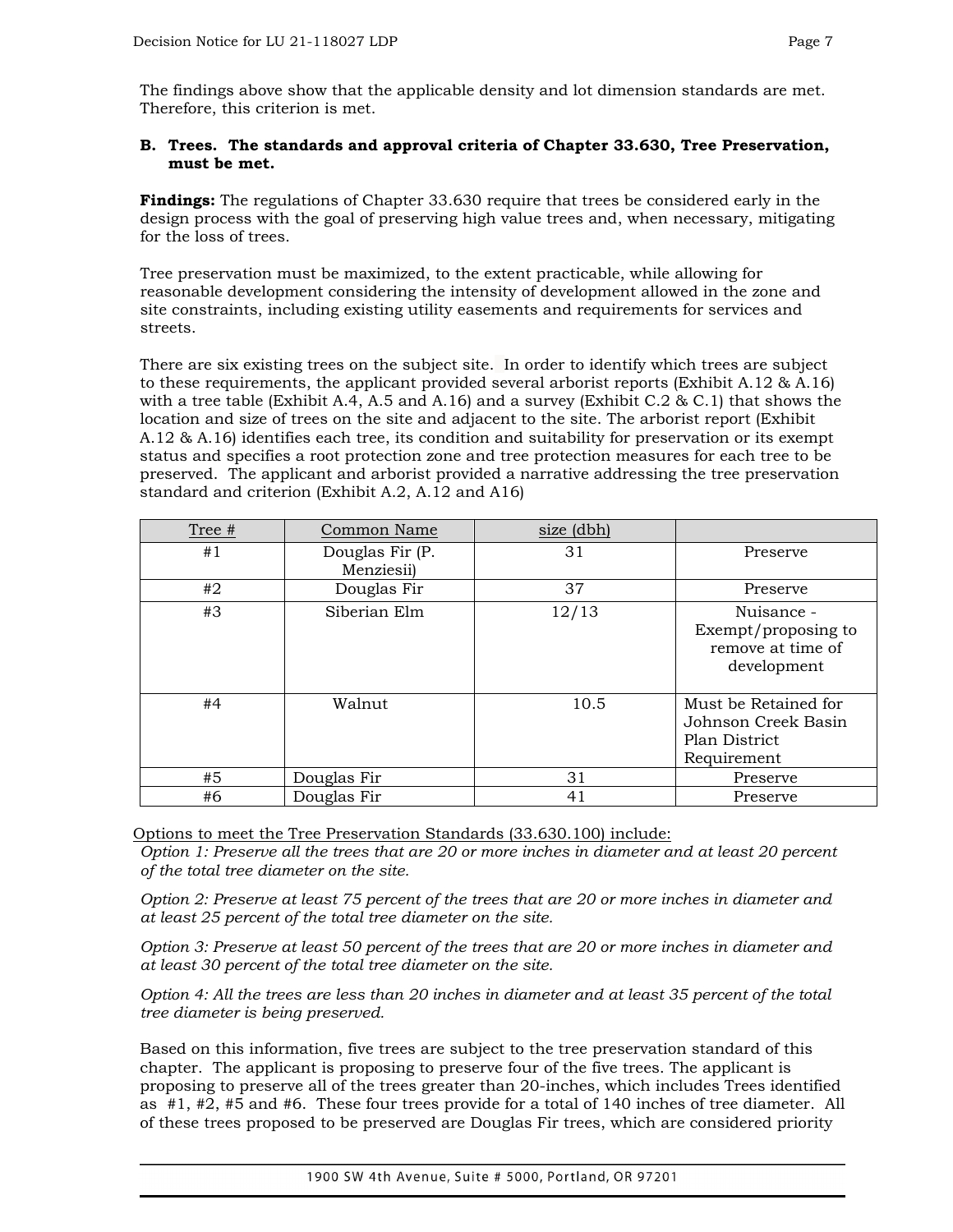native trees to be retained and preserved. A total of 93% of the total tree diameter is being preserved. This proposal complies with Option 1 listed above.

Based on these factors, no additional mitigation is warranted to satisfy the approval criteria.

The arborist provided a tree preservation plan that considered the conceptual development plan for future Parcel 2 and new water service for the existing house on future Parcel 1, for preserving these high priority native trees. An Alternative root protection zone was provided for these Douglas Fir trees in association to conceptual development plan. The original preliminary site plan submitted showed disturbance within the alternative root protection zone area. The applicant provided a revised preliminary land division site plan with conceptual development, tree preservation with utility plan (Exhibit C.1) and new arborist report (Exhibit A.16) was also submitted for this new plan. The arborist report provided an alternative root protection zone for preserving these four Douglas Fir trees. The arborist *report states "Nothing in the conceptual plan requires an arborist for supervision. The City realizes the conceptual plan and that a future development plan may differ. Any differences that impinge upon RPZs stated in this document will be addressed when appropriate" …The water line replacement to Parcel 1 will be done by a directional drilling where the route lines within 24-ft. of T6. Additional supervision and alternative structural design will be determined when a development permit is sought if that requires additional supervision."*

Due to these trees being high priority large native trees, conditions are warranted to ensure the health and long-term viability of these trees. At the time of development on Parcel 2 a contract for arborist services must be provided to Planning and Zoning reviewer prior to approval the building permit for the new residential development on Parcel 2. Also a final arborist report must be submitted documenting the inspections and verifying the viability of the trees prior to the City's final inspection of this building permit. Prior to final plat approval a new water meter service and service connection is required to be installed through the root protection zone of the 41-inch Douglas Fir tree (T6), therefore City staff requires an arborist report to be provided after completion of this work. The arborist report must state the current health of this Douglas Fir Tree identified as T6 and must be submitted to the Land Use Planner prior to final plat approval.

In order to ensure that future owners of the Parcels 1 and 2 are aware of the tree preservation requirements, the applicant must record an Acknowledgement of Tree Preservation Land Use Conditions, at the time of final plat. The acknowledgement must identify that development on Parcel 1 and 2 must be carried out in conformance with the Tree Preservation Plan (Exhibit C.1) and the Arborist Report (Exhibit A.16).

In this case, the site is also within the South Subdistrict of Johnson Creek Plan District which limit tree removal to reduce stormwater runoff, flooding, erosion, landslides, and protect water quality. Trees may be removed if they are within 10-ft. of existing or proposed building and structures attached to buildings, such as decks, stairs, and carports or within 10-ft. of a proposed driveway or right-of-way improvements. Trees may be removed due to installation, repair, or maintenance of water, sewer, or stormwater services. For new installations of services, tree removal allowed under this provision is limited to a single 10 foot-wide utility corridor. At the time of development, individual lots must also meet South Subdistrict of Johnson Creek Basin Plan District tree removal standards of Section 33.537.125 of Title 33 PZC.

At the time of development, the individual parcels must also meet the Title 11-Tree Code provisions, which require a specific amount of site area for tree planting based on the size of the property and the scale of the development. The trees to be retained as part of this review may be applied toward meeting those Title 11 requirements.

With the noted conditions, this criterion is met.

## **G. Clearing, Grading and Land Suitability. The approval criteria of Chapter 33.635, Clearing, Grading and Land Suitability must be met.**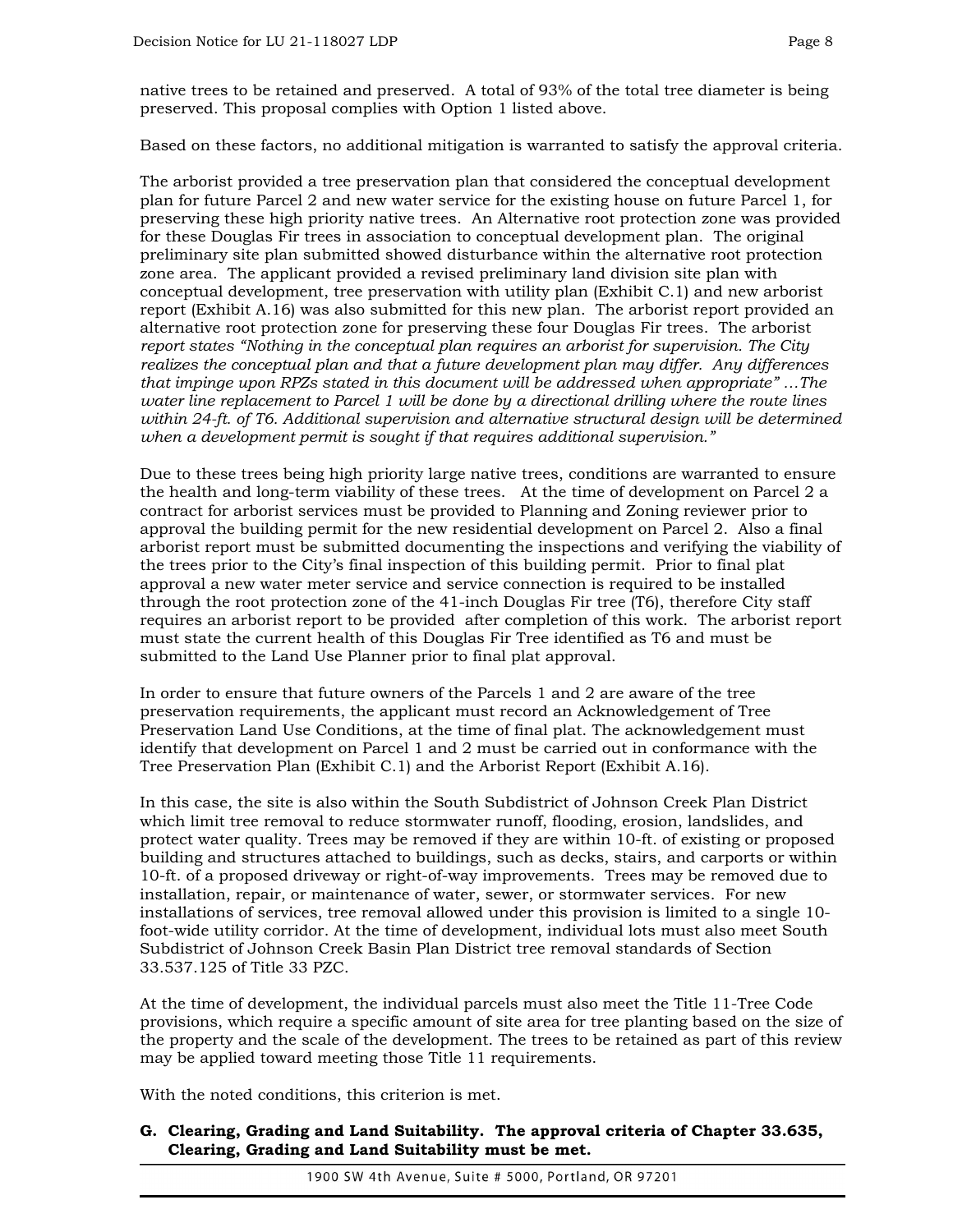**Findings:** The regulations of Chapter 33.635 ensure that the proposed clearing and grading is reasonable given the infrastructure needs, site conditions, tree preservation requirements, and limit the impacts of erosion and sedimentation to help protect water quality and aquatic habitat.

Additionally, where geologic conditions or historic uses of the site indicate that a hazard may exist, the applicant must show that the proposed land division will result in lots that are suitable for development. The applicant may be required to make specific improvements to make the lots suitable for their intended uses and the provision of services and utilities.

**Clearing and Grading**: In this case, the site is primarily flat and is not located within the Potential Landslide Hazard Area. Therefore, no significant clearing or grading will be required on the site to make the new lots developable. The arborist recommended tree protection measures for trees identified to be preserved, as discussed above under Criterion B -Tree Preservation. This tree protection will be required for these trees at the time of development on Parcel 2. This criterion is met.

**Land Suitability:** The site is currently in residential use, and there is no record of any other use in the past. As indicated above, the site is relatively flat and contains no known geological hazards. Therefore, there are no anticipated land suitability issues, and the new lots can be considered suitable for new development. This criterion is met.

## **K. Transportation impacts. The approval criteria of Chapter 33.641, Transportation Impacts, must be met; and,**

## **33.641.020, Transportation Impacts, Approval Criterion**

*A*. *The transportation system must be capable of supporting the proposed development in addition to the existing uses in the area. Evaluation factors include safety, street capacity, level of service, connectivity, transit availability, availability of pedestrian and bicycle networks, on-street parking impacts, access restrictions, neighborhood impacts, impacts on pedestrian, bicycle, and transit circulation. Evaluation factors may be balanced; a finding of failure in one or more factors may be acceptable if the failure is not a result of the proposed development, and any additional impacts on the system from the proposed development are mitigated as required by 33.641.020.B.*

**Findings:** The applicant provided a narrative addressing this criterion (Exhibit A.2)**.** 

Portland Transportation/Development Review has reviewed the application for its potential impacts regarding the public right-of-way, traffic impacts and conformance with adopted policies, street designations, Title 33, Title 17, and for potential impacts upon transportation services. The following is PBOT's comments (See Exhibit E.2):

## **Safety**

The site is on the south side of SE Crystal Springs Blvd. between SE 89th Ave. and SE 86th Ave. SE Crystal Springs Blvd. is classified as Local Service for all modes as this location. The existing 60-foot-wide right-of-way is improved with a paved roadway surface of unknown width. No curb or sidewalk exist within the block face. SE Crystal Springs Blvd. is not maintained by the City of Portland at this location.

Based on information in the City's database on Portland Traffic Deaths and Injuries since 2008, there have been no fatal or injury accidents on SE Crystal Springs Blvd. from SE 92nd Ave. to the westerly terminus. There was one injury accident on SE 92nd Ave at the intersection with SE Crystal Springs Blvd. The injury was a serious injury to a person in a vehicle. The portion of SE Crystal Springs Blvd. at SE 92nd Ave. is paved with a striped center line and speed bumps. SE  $92<sup>nd</sup>$  Ave. is a high-volume collector street meaning there is a high level of vehicular travel. The block face containing the subject site is a partially paved and not maintained by the City of Portland. It is offset from the portion of SE Crystal Springs Blvd. that has a striped centerline. Most of the through traffic from  $92<sup>nd</sup>$  Ave.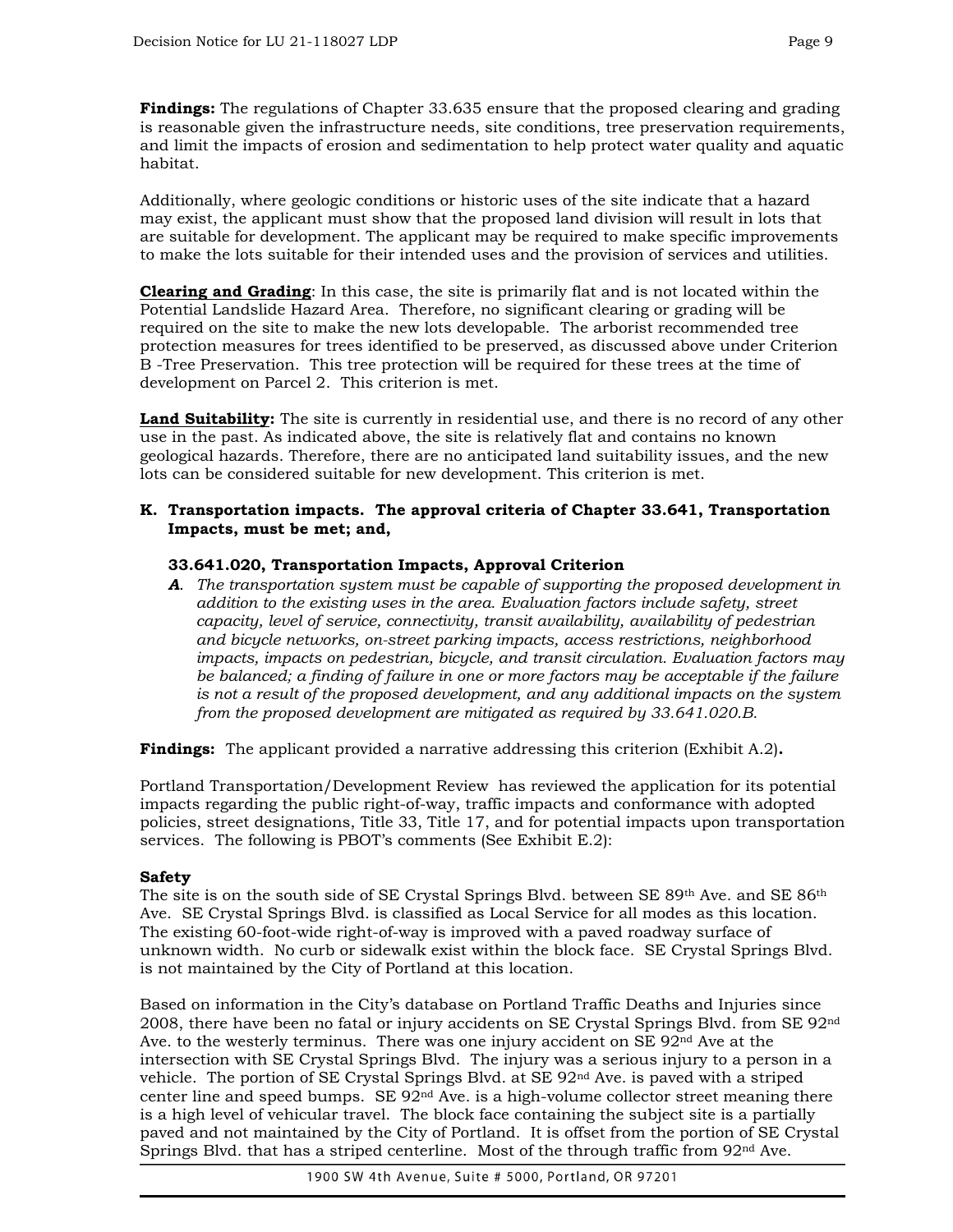travels the portion of SE Crystal Springs Blvd. with a centerline, turning onto SE 89th Ave. to access SE Harney Street. SE Harney St. provides a through connection west to SE 82nd Ave. The subject block connects through to SE 86th Ave, but SE Crystal Springs Blvd. dead ends approximately 1 block west of the subject site. The subject frontage is a lower volume, lower speed local service street for which PBOT does not have any documented vehicular safety concerns.

## **Street capacity/Level of Service**

SE Crystal Springs Blvd. is a local service street for which traffic count data is not available at this location. Due to the local service classification, low volumes, and the unimproved nature of the segment, the roadway also currently serves as shared bicycle and pedestrian facility. To staff's knowledge, PBOT has not identified any level of service concerns with this segment in the TSP or other planning documents. It is believed the segment has capacity to absorb the anticipated increase in trips from one additional residential lot.

## **Connectivity**

The subject site is within a block that is 618-feet long. This is close to the City's target standard of through streets being no more than 530-feet apart. An additional through street here is not desirable. When a through street is not desirable, staff must consider a pedestrian connection, which are recommended to be no more than 330-feet apartment. A connection could theoretically be made through the subject site and the property to the south in order to connect with the terminus of SE 88<sup>th</sup> Ave. The subject site has a newly built house in the location that would need to become right-of-way in order to provide a pedestrian connection. Given the development pattern south of the subject site and the location of the existing house on the subject site, it is not feasible to create a pedestrian connection. No new connections are required.

## **Transit Availability**

The subject site has moderate access to transit. Bus transit is available in two locations, both of which are more than a  $\frac{1}{2}$  mile walk from the site. Frequent service transit comes at intervals of 15 minutes a day or less most of the day, 7-days a week. Tri-Met service route 72 is a frequent bus service route operating on SE  $82<sup>nd</sup>$  Ave. approximately 1,500 feet west of the site. SE Crystal Springs Blvd. is not constructed as a through street, meaning a transit rider would need to walk south on 86th and then west on Harney St. to access SE 82<sup>nd</sup> Ave. This is approximately a  $\frac{1}{2}$  mile route from the site. Tri-Met service route 19 is not a frequent service bus route but does provide daily service operating on SE Flavel St. approximately 1,300 feet north of the site. Due to the presence of Johnson Creek, there is no direct route from the site to SE Flavel St. The walk to access the transit would require walking east to 92<sup>nd</sup> Ave and then north to Flavel St, which is also approximately a  $\frac{1}{2}$  mile route from the site. Many of the streets between the subject site and either bus route contain a paved roadway surface with no sidewalks or with intermittent sidewalks.

## **Availability of pedestrian and bicycle networks**.

Separated sidewalk facilities do not exist for the majority of the streets in the subject area, though most do have paved roadway surfaces which operate as shared facilities. The addition of one lot to the neighborhood is anticipated to increase trips via all modes. Adding additional pedestrian trips to an area where pedestrian facilities are not currently built to City standard will have an incremental negative impact.

For bicycle travel through the area, the site is in close proximity to both the I-205 bicycle path and the Spring Water multi- use path. Additionally striped bicycle lanes exist on SE  $92<sup>nd</sup>$  Ave, SE  $82<sup>nd</sup>$  Ave, and SE Flavel St. All of these facilities tie into the larger street network and together provide substantial interconnected bicycle access throughout the area.

## **On street parking impacts**

On street parking appears to be available on both sides of this segment of SE Crystal Springs Blvd. All of the homes in the area appear to include driveways and on-site parking that accommodate multiple vehicles. The existing home on proposed parcel 1 has room for 4 off street parking spaces. The applicant's narrative and submitted conceptual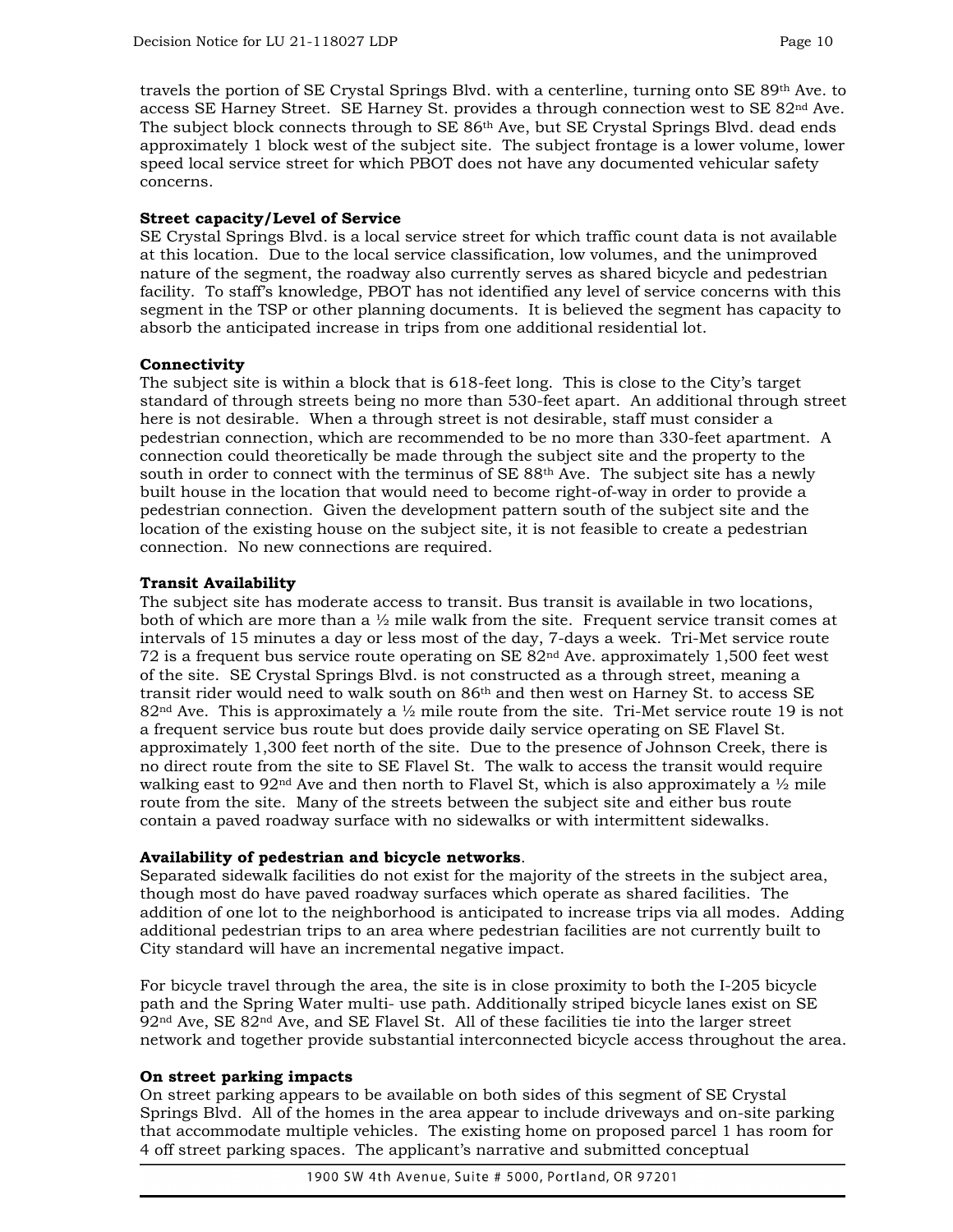development plan show providing at least 2 off street parking spaces on proposed parcel 2. Based on the Institute of Transportation Engineers Parking Generation Manual, 5th Edition, the estimated parking demand for a new dwelling is 2 spaces. As such, it is anticipated there will be few impacts to on-street parking from the addition of one lot which is likely to contain two on-site parking spaces.

#### **Access restrictions**

SE Crystal Springs Blvd. is a relatively flat, straight, and low-volume local service street. No access restrictions are warranted.

## **Neighborhood impacts**

The proposed development is anticipated to add a small number of trips from all modes into the neighborhood system. Both lots are proposed to have on-site vehicle parking. Additional pedestrian trips in an area with an incomplete sidewalk network will have an incremental negative impact, however it is anticipated there will be few overall impacts to the neighborhood from the additional lot.

## **Impacts on pedestrian, bicycle, and transit circulation**

There is transit service available on SE  $82<sup>nd</sup>$  Ave. and SE Flavel St., both of which are collector streets. The addition of one lot to the neighborhood is not anticipated to have any impact on the transit circulation on nearby collector streets. A network of interconnected, mostly paved streets and multi-use paths provides bicycle connections from this neighborhood to the larger City. The sidewalk network is incomplete in this area. The addition of one residential lot to the neighborhood is not anticipated to have a substantial impact on area circulation. However, adding additional trips to area where the circulation system is not to City standards will have an incremental negative effect.

*B. Measures proportional to the impacts of the proposed use are proposed to mitigate on- and off-site transportation impacts. Measures may include transportation improvements to on-site circulation, public street dedication and improvement, private street improvements, intersection improvements, signal, or other traffic management improvements, additional transportation, and parking demand management actions, street crossing improvements, improvements to*

**Findings:** The impact of the development is small enough that asking the property owner to provide off-site improvements to the transportation system would be out of proportion to the development request. Asking the property owner to dedicate land and construct the site's frontage to City standards will alleviate a portion of the need for transportation system improvements in the area. For a Local Service Street abutting an R7 zone outside of a pedestrian district, standard improvements include a minimum 20-foot paved roadway surface with the curb set 13-feet from centerline, a 0.5-ft curb, 8-ft stormwater facility, 5-ft sidewalk, and a .5-ft frontage zone. In total, standard improvements require a total right-ofway width 54-feet. The existing right-of-way is 60-feet. Dedication is not needed.

In this case, the applicant has the choice of constructing standard improvements or paying the Local Transportation Infrastructure Charge (LTIC). On April 13, 2016, the Portland City Council adopted the Local Transportation Infrastructure Charge (LTIC) via approval of Ordinance 187681. The subject site meets the specified criterion to qualify for the LTIC. LTIC was paid for the subject site with building permit 19-215066-RS. Waivers were recorded in 1991 in Book 2472 Page 493, Multnomah County records.

Section 1.3 of the LTIC Admin Rule (TRN 1.26) reads in part, "The payment of the LTIC by a property owner will exempt the property from the requirements of PCC 17.88020.B and future applications of the LTIC." Since LTIC has already been paid and waivers have already been recorded, further public improvements and/or LTIC payments are not required.

No dedication, improvements, or payments of LTIC are required as part of this land division request.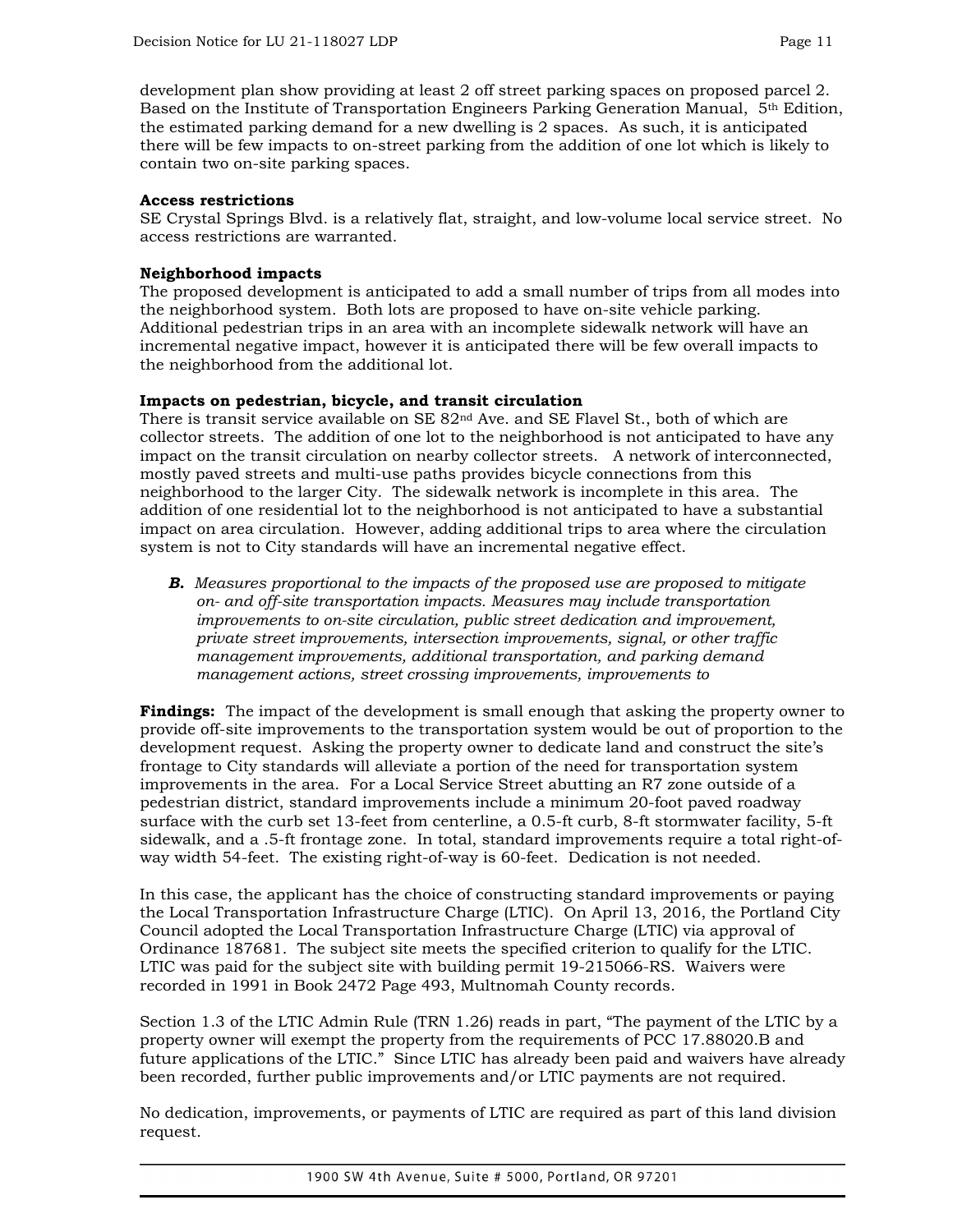PBOT concludes the transportation system will be capable of supporting the proposed development in addition to the existing uses in the area. These criteria are met.

#### **L. Services and utilities. The regulations and criteria of Chapters 33.651 through 33.654, which address services and utilities, must be met.**

**Findings:** Chapters 33.651 through 33.654 address water service standards, sanitary sewer disposal standards, stormwater management, utilities, and rights of way. The criteria and standards are met as shown in the following table:

## **33.651 Water Service standard –** See Exhibit E.3 and Exhibit E.4

The Water Bureau has indicated that service is available to the site, as noted on page 3 of this report.

The Water Bureau reviewed the applicant's preliminary land division site and utility plan (Exhibit C.1) and provided the following comments:

- Parcel 1 with existing house: Water maps show the existing water service will fall outside of Parcel 1. As a result of the proposed land division, the water line that provides service to the existing home on Parcel 1 will no longer be located entirely on the same lot as the home. Water Bureau Code (Title 21) does not allow water lines to cross property lines. Title 21 requires that the water service connection be located along the frontage of the lot to be served. The existing house in Parcel 1 is required to purchase and connect to a new water service from the 6" main in SE Crystal Springs Blvd within its frontage. Therefore, the Water Bureau requires prior to Final Plat approval, all fees for a new service installation to the existing house addressed 8729 SE Crystal Spring Blvd, must be paid in full and accompanied by a plumbing permit for a new service to the dwelling from the new meter.
- Parcel 2- The existing service may be used for new development in Parcel 2. At the time of permit submission, the meter size will be reviewed, if found to be inadequate it will be adjusted at the applicant's expense.

The Fire Bureau has reviewed the fire flow information provided (Exhibit A.10) and determined the nearest fire hydrant has adequate capacity.

With the conditions noted above, the water service standards of 33.651 have been verified.

#### **33.652 Sanitary Sewer Disposal Service standards** – See Exhibit E.1

The Bureau of Environmental Services (BES) has indicated that service is available to the site, as noted on page 3 of this report

BES reviewed the preliminary land division site plan with existing and proposed conceptual development, and utility plan and the response is summarized below:

Sanitary Service for Individual Lots:

- *Existing Development (house)*: According to City records, the existing structure on proposed Parcel 1 is currently connected to the sanitary sewer via a lateral located approximately 200 feet from the maintenance hole in in SE Crystal Springs Blvd (APG657).
- *Proposed Development*: Parcel 2 will be served by a new connection to the sanitary sewer in SE Crystal Springs Blvd within its frontage

BES determined the applicant's proposal for sanitary service acceptable for the purpose of reviewing the preliminary land division application against the sanitary sewer disposal standard and approval criterion.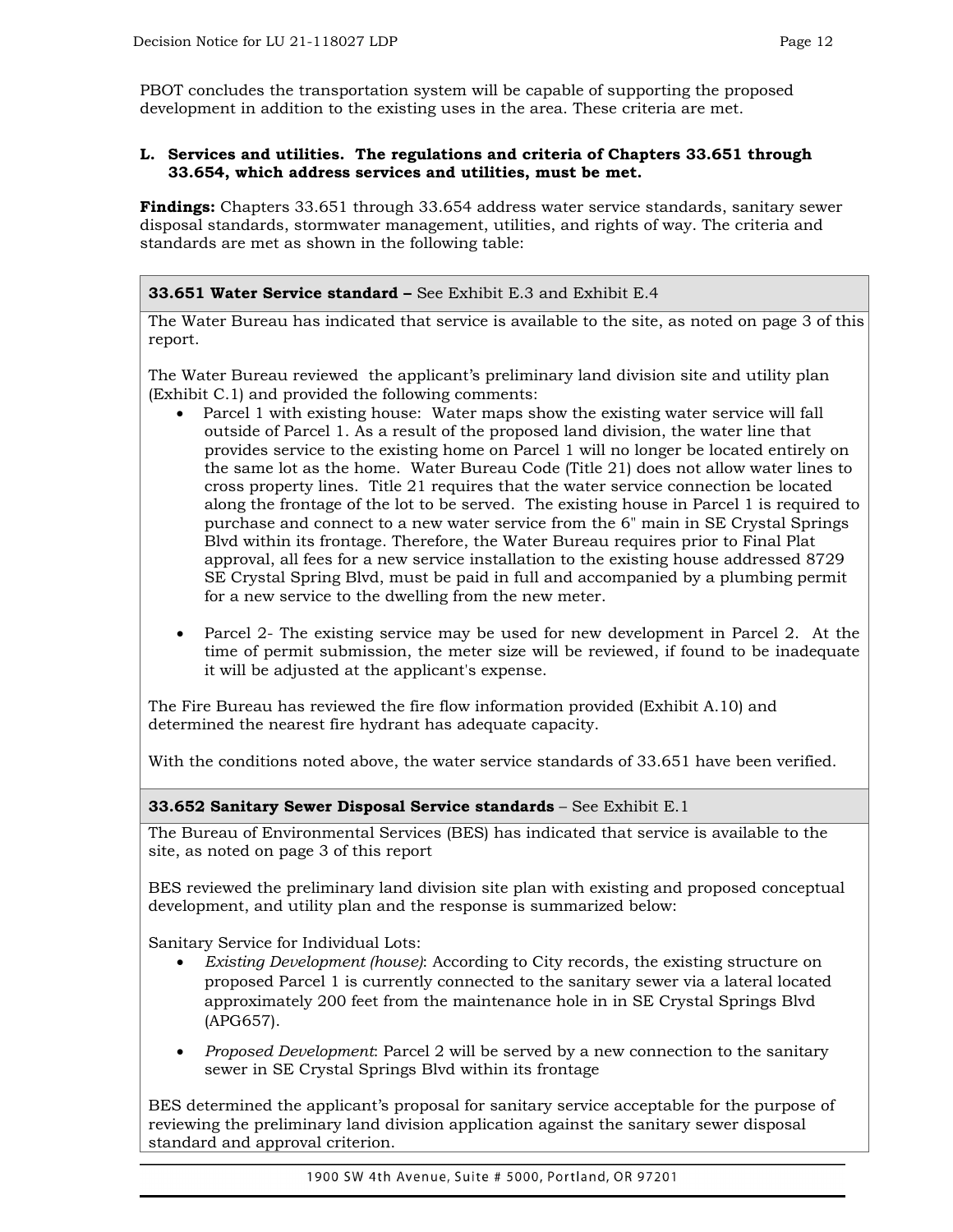#### **33.653.020 & .030 Stormwater Management criteria and standards –** See Exhibit E.1

The applicant submitted narrative (Exhibit A.2), stormwater report (Exhibit A.11), and a preliminary site utility plan (Exhibit C.1) addressing this standard and criterion.

No stormwater tract is p or required. Therefore, criterion A is not applicable.

## **Stormwater Management for Individual Lots:**

The applicant provided a site utility plan with a stormwater management plan and stormwater infiltration testing (Exhibits C.1 & A.2, A11):

Bureau of Environmental Services (BES) reviewed the applicant's stormwater management plan and stormwater reports submitted and provides the following comments (See Exhibit E.1 for full details):

- • *Existing Development:* Per the submitted plans stormwater runoff from the existing structure on Parcel 1 discharges to an existing drywell. This location appears to meet setbacks to the proposed new property line(s).
- • *Proposed Development:* Staff reviewed the project's Simplified Approach stormwater report (3/17/22), which includes Simple Pit infiltration test results of 8 inches per hour on this site. The applicant proposes to infiltrate runoff from the development onsite via a facility that can meet minimum setbacks as established in the facility design standards and Table 2-1 of the SWMM.

BES determined the proposal is acceptable for reviewing the land division against the stormwater management approval criteria and standards. This standard and criterion is met.

**33.654.110.B.1 Through streets and pedestrian connections** (see Exhibit E.2)

Generally, through streets should be provided no more than 530 feet apart and pedestrian connections should be provided no more than 330 feet apart. Through streets and pedestrian connections should generally be at least 200 feet apart.

**Portland Bureau of Transportation/Development Review Findings:** The subject site is within a block that is 618-feet long. This is close to the City's target standard of through streets being no more than 530-feet apart. An additional through street here is not desirable. When a through street is not desirable, staff must consider a pedestrian connection, which are recommended to be no more than 330-feet apartment. A connection could theoretically be made through the subject site and the property to the south in order to connect with the terminus of SE 88th Ave. The subject site has a newly built house in the location that would need to become right-of-way in order to provide a pedestrian connection. Given the development pattern south of the subject site and the location of the existing house on the subject site, it is not feasible to create a pedestrian connection. No new connections are required.

In addition, the site is not within an area that has an adopted Master Street Plan, so criterion d. does not apply.

For the reasons described above, this criterion is met.

**33.654.120.B & C Width & elements of the right-of-way –** See Exhibit E.2

In reviewing this land division, Portland Transportation relies on accepted civil and traffic

1900 SW 4th Avenue, Suite # 5000, Portland, OR 97201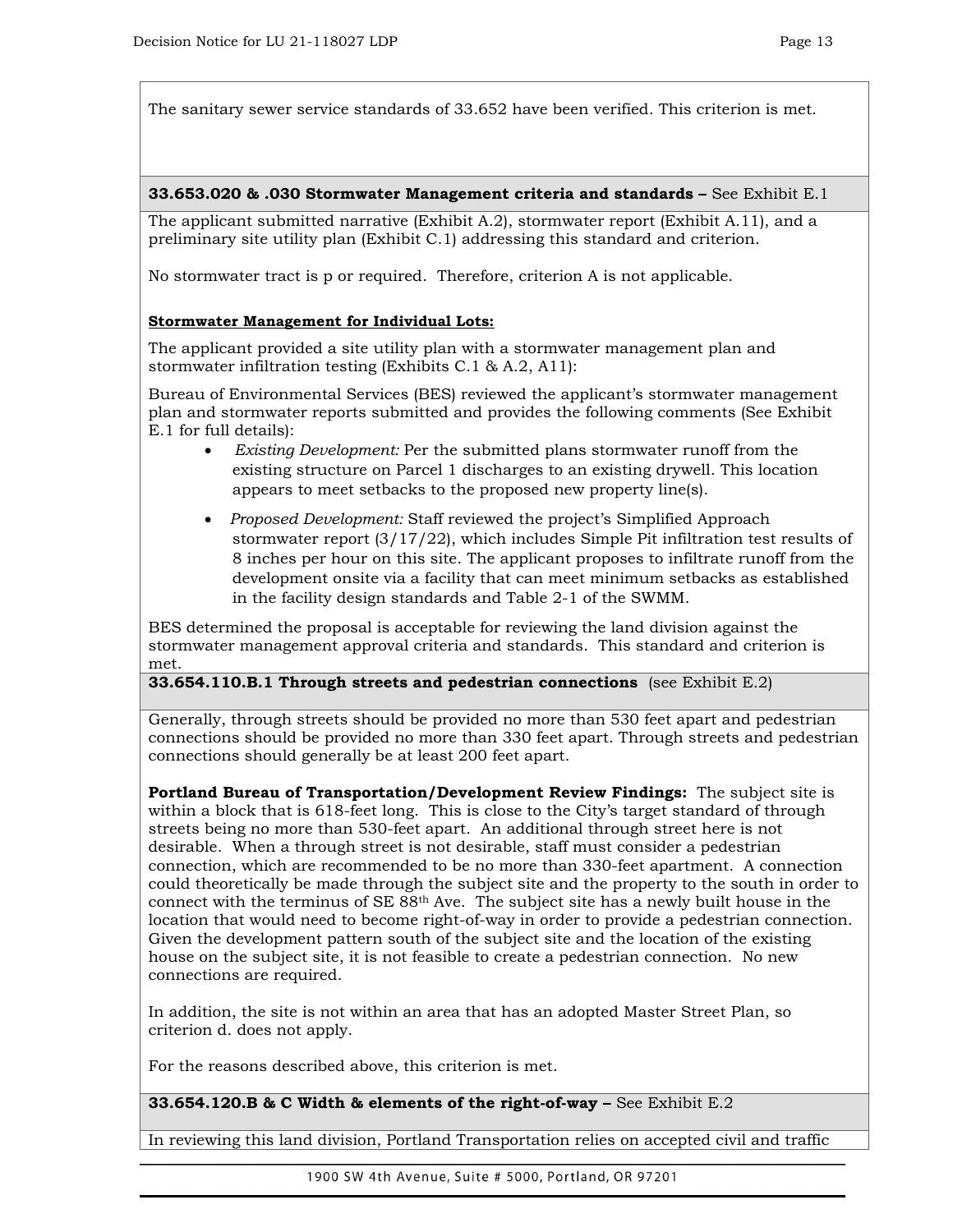engineering standards and specifications to determine if existing street improvements for motor vehicles, pedestrians and bicyclists can safely and efficiently serve the proposed new development. Portland Bureau of Transportation (PBOT) comments are summarized below:

At this location SE Crystal Springs Boulevard Street is classified as a Local Service for all modes of transportation per the City's Transportation System Plan (TSP). This site is not within a pedestrian district.

## **Existing Conditions:**

SE Crystal Springs Boulevard is improved with approximately 25-ft. paved roadway within a 60-ft. wide right-of-way (ROW) with no curbs and sidewalks.

## **City Standards & Improvements:**

For a Local service street within an R7 zone outside a pedestrian district, the City's Transportation System plan requires a minimum 20-foot paved roadway surface with the curb set at 13-feet from centerline, a 0.5-ft curb, 8-ft stormwater facility, 5-ft sidewalk, and a .5-ft frontage zone. In total standard improvements required a total right-of-way width of 54 ft. The existing right-of-way is 60-ft. wide.

PBOT notes the existing conditions along the site frontage on SE Crystal Springs Boulevard do not meet standard requirements. No additional street dedication is required.

On April 13, 2016, the Portland City Council adopted the Local Transportation Infrastructure Charge (LTIC) via approval of Ordinance 187681. The subject site meets the specified criterion to qualify for the LTIC. In this case, the owner of the property during the building permit (19-215066 RS) review of the new house on this site had the choice of constructing standard improvements or paying the Local Transportation Infrastructure Charge (LTIC). **LTIC was paid for the subject site with building permit 19-215066-RS. Waivers were recorded in 1991 in Book 2472 Page 493, Multnomah County records.**

Section 1.3 of the LTIC Admin Rule (TRN 1.26) reads in part, "The payment of the LTIC by a property owner will exempt the property from the requirements of PCC 17.88020.B and future applications of the LTIC." Since LTIC has already been paid and waivers have already been recorded, further public improvements and/or LTIC payments are not required.

No dedication, improvements, or payments of LTIC are required as part of this land division request since LTIC was previously chosen and paid as discussed above.

PBOT determined the existing street system is capable of serving the existing users and proposed new development. This criterion is met.

## **33.654.120.H Street Trees –** See Exhibit E.6

**.**  The City Forester reviews this land division proposal for its impact on existing trees, heritage trees, street tree requirements and related mitigation, in accordance with Title 11, Tree Code.

## **Existing Street Conditions:**

SE Crystal Springs Boulevard. Street: The site is approximately 125-ft. of street frontage. The right-of-way is improved with pavement only. There are no overhead high voltage power lines on this south side of this street. There are zero street trees.

## **Street Tree Planting (11.50.060.C):**

One street tree must be planted or retained for each full increment of 25 linear feet (11.50.060.C.1). Street trees must be planted at a minimum of 1.5 caliper inches and be a species chosen from an approved street tree list. Street tree planting may be exempt under 11.50.060.B when existing above or below utilities prevent planting street trees or when the existing planting strip is less than 3-feet wide. Street trees are required to be planted through building permit

## **Urban Forestry comments are summarized below:**

1900 SW 4th Avenue, Suite # 5000, Portland, OR 97201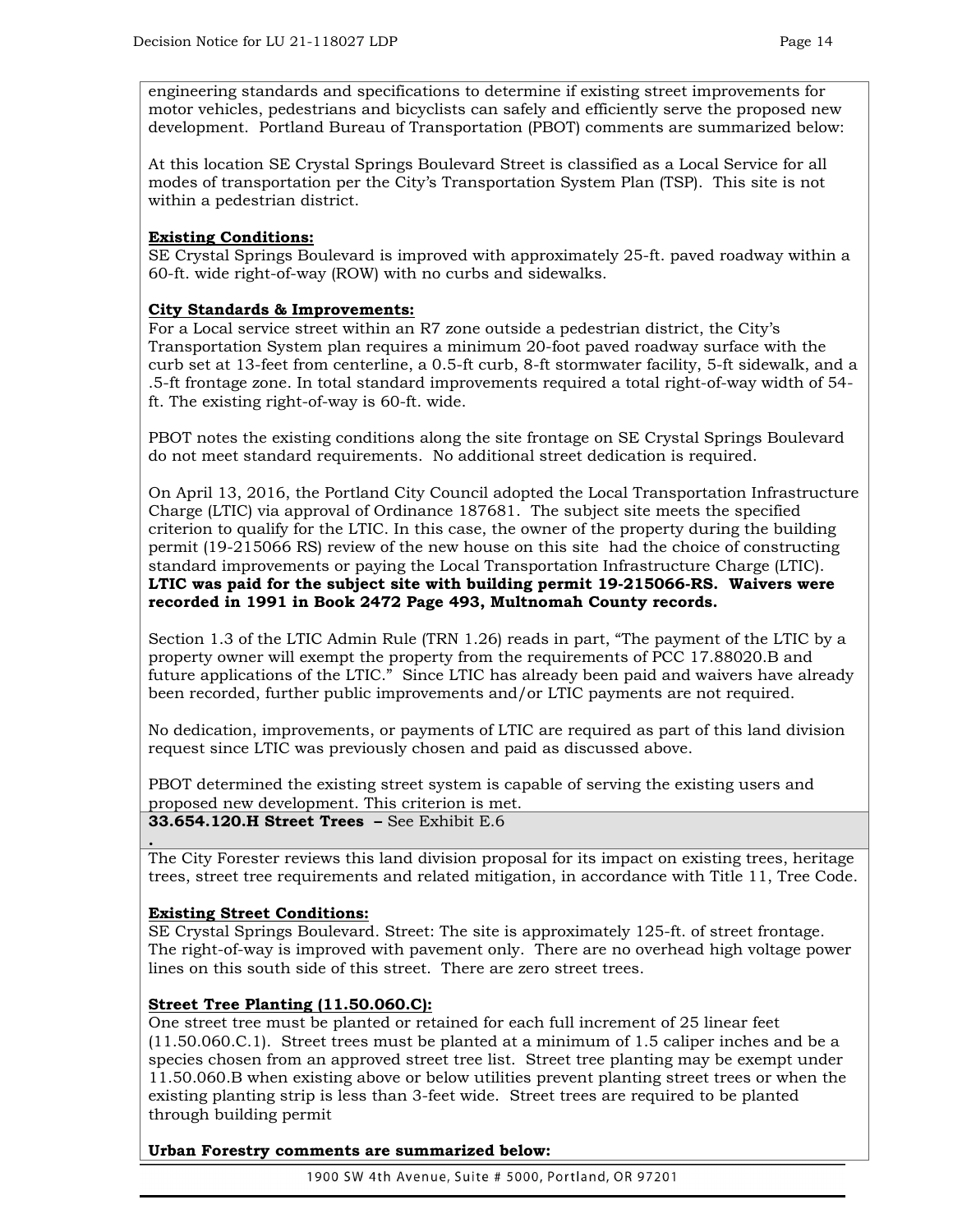Street Tree Planting (11.50.060.C) and Street Tree Preservation (11.50.040): No street trees exist within this right-of-way. A minimum of five street trees would be required along this street frontage, prior to the land division.

Due to the existing condition of the right-of-way, street trees may not be required unless PBOT requires frontage improvements. Urban Forestry has no objections to this proposal.

Prior to the land division there would have been enough planting area for five street trees along this site's frontage. After the proposed lot land division there will only be room for four street trees. A fee of  $$675$  (1 tree = 1.5 inches x  $$450.00$  inch) is required for permanent loss of available planting spaces along this site's frontage. Also street tree planting in front of Parcel 1 will be required prior to final plat approval if PBOT Minor Improvement Permit is required.

No frontage improvements are required by PBOT along this site frontage at this time.

With the following conditions of approval, Urban Forestry has no objections to this land division proposal. Prior to final plat approval the applicant must a fee in lieu of planting payment for loss of one tree planting space (1.5-inches).

With the conditions noted above, this criterion is met.

**33.654.130.A - Utilities (defined as telephone, cable, natural gas, electric, etc.)**

Any easements that may be needed for private utilities that cannot be accommodated within the adjacent rights-of-way can be provided on the final plat. At this time no specific utility easements adjacent to the right-of-way have been identified as being necessary. Therefore, this criterion is met.

# **DEVELOPMENT STANDARDS**

Development standards that are not relevant to the land division review have not been addressed in the review. Unless specifically required in the approval criteria listed above, this proposal does not have to meet the development standards in order to be approved during this review process. The plans submitted for a building or zoning permit must demonstrate that all development standards of Title 11 can be met, and those of Title 33 can be met, or have received an Adjustment or Modification via a land use review prior to the approval of a building or zoning permit.

## **Future Development:**

Among the various development standards that will be applicable to this lot, the applicant should take note of:

• **Johnson Creek Basin Plan District, South Subdistrict, Zoning Code Section 33.537.140:** This subdistrict is subject to additional tree removal and maximum impervious surface coverage limits during development of future Parcel 2 or alterations of development on Parcel 1.

**Existing development that will remain after the land division.** The existing development on the site will remain and be located on Parcel 1. The division of the property may not cause the structures to move out of conformance or further out of conformance to any development standard applicable in the R7 zone. Per 33.700.015, if a proposed land division will cause conforming development to move out of conformance with any regulation of the zoning code, and if the regulation may be adjusted, the land division request must include a request for an adjustment (Please see section on Other Technical Standards for Building Code standards.)

In this case, there are several Zoning Code standards that relate to existing development on the site: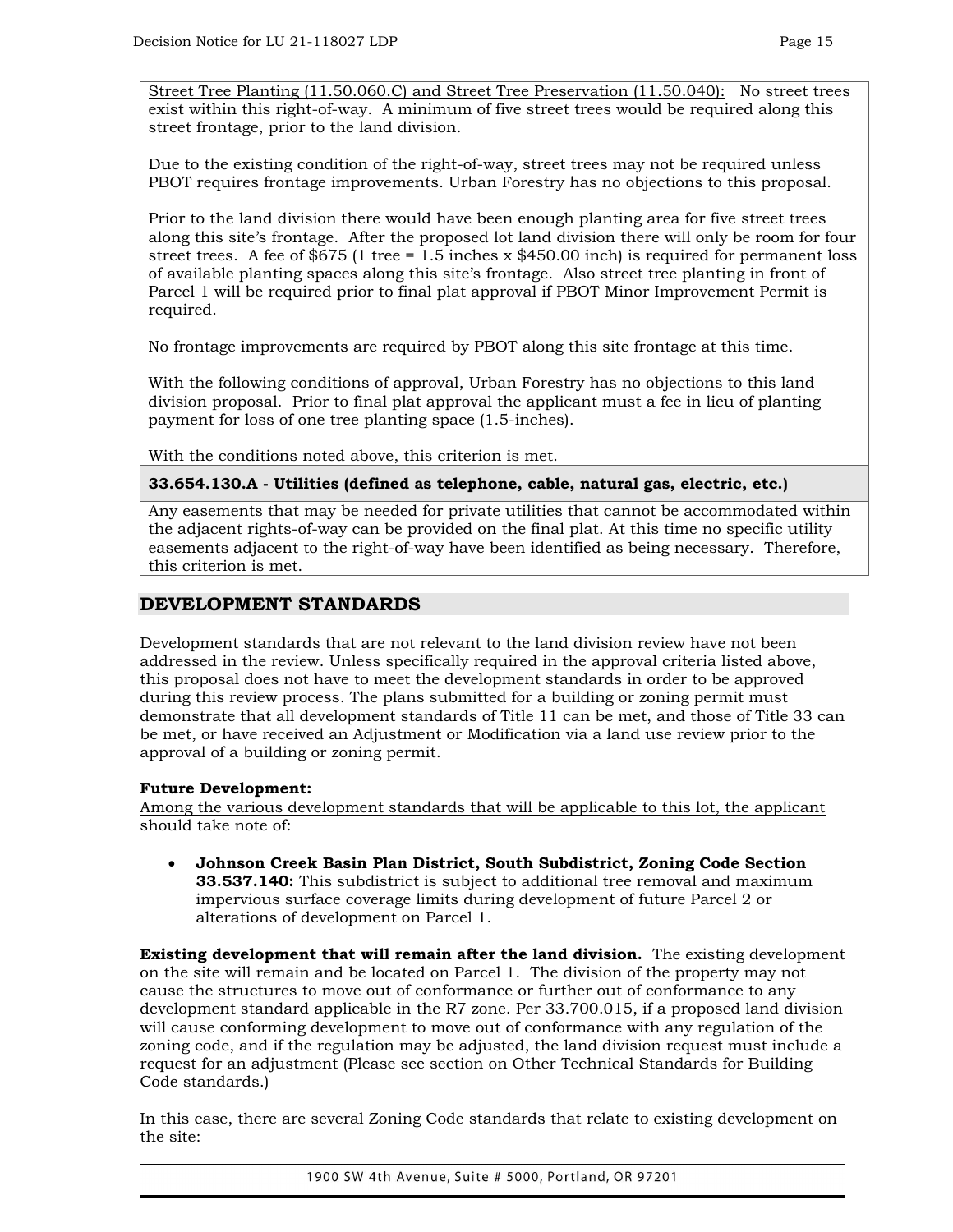- Minimum Setbacks  $(33.110.220)$  The existing house identified to remain on the site must meet the required Zoning Code setbacks from the proposed new lot lines. Alternatively, existing buildings must be set back from the new lot lines in conformance with an approved Adjustment or other Land Use Review decision that specifically approves alternative setbacks. The existing house will be 5-feet from the new property line. Therefore, the required setbacks are being met. To ensure this standard continues to be met at the final plat stage, the final plat must be accompanied by a supplemental plan showing the surveyed location of the existing building relative to the adjacent new lot lines.
- Title 11 Tree Density Standard This site has a minimum tree density requirement per 11.50.050 that is currently met on the site. Due to the land division, the existing house will no longer meet this standard. Parcel 1 is 9,372 s.f. in area, therefore 3,749 s.f of tree canopy area is required. The existing 41 inch Douglas Fir being retained will count towards 3,000 sift of tree canopy area. Therefore an additional 749 s.f. of tree canopy is required to be met. The applicant may meet this requirement. Prior to final plat approval, the applicant must meet this requirement by either planting trees on Parcel 1 or making the equivalent payment into the City Tree Preservation and Planting Fund. Tree planting must be documented with a finalized Zoning Permit.
- Tree Removal Standard of Johnson Creek Basin Plan District (33.537.140.C & 33.537.125). The South Subdistrict is subject to additional tree removal standards during development. No tree review was requested as part of this land division proposal, so all other trees on the property are subject to this standard and will be required to be protected. Development on site will be required to meet this standard at the time of building permit application.
- Impervious Surface Standard of South Subdistrict of Johnson Creek Basin Plan District **(**33.537.140.D). No more than 50 percent of any site may be developed in impervious surface. Building eaves are included in the calculation of impervious surface. The existing house to be retained on Parcel 1 as shown on preliminary land division site plan is meeting this requirement. To ensure this standard continues to be met at the time of final plat stage, the final plat must be accompanied by a supplemental survey showing the surveyed location of the existing building and other impervious areas (parking, patios etc..) relative to the adjacent lot lines.
- Existing second driveway/vehicle parking area located on Future Parcel 2  $(33.266.120 \& 33.537.140)$ : The existing 2<sup>nd</sup> driveway/vehicle parking area is currently accessory to house on future Parcel 1. Once the land division is completed this driveway vehicle area will be separated from the house on Parcel 1. To ensure front yard vehicle paving limitation and impervious surface is not exceeded on future Parcel 2 a condition is required. The existing driveway must be removed, altered, or reconfigured to be incompliance with front yard vehicle limitation at the time of the residential development on Parcel 2.

With the conditions noted above, this land division proposal can meet the requirements of 33.700.015.

# **OTHER TECHNICAL REQUIREMENTS**

Technical decisions have been made as part of this review process. These decisions have been made based on other City Titles, adopted technical manuals, and the technical expertise of appropriate service agencies. These related technical decisions are not considered land use actions. If future technical decisions result in changes that bring the project out of conformance with this land use decision, a new land use review may be required. The following is a summary of technical service standards applicable to this preliminary partition proposal.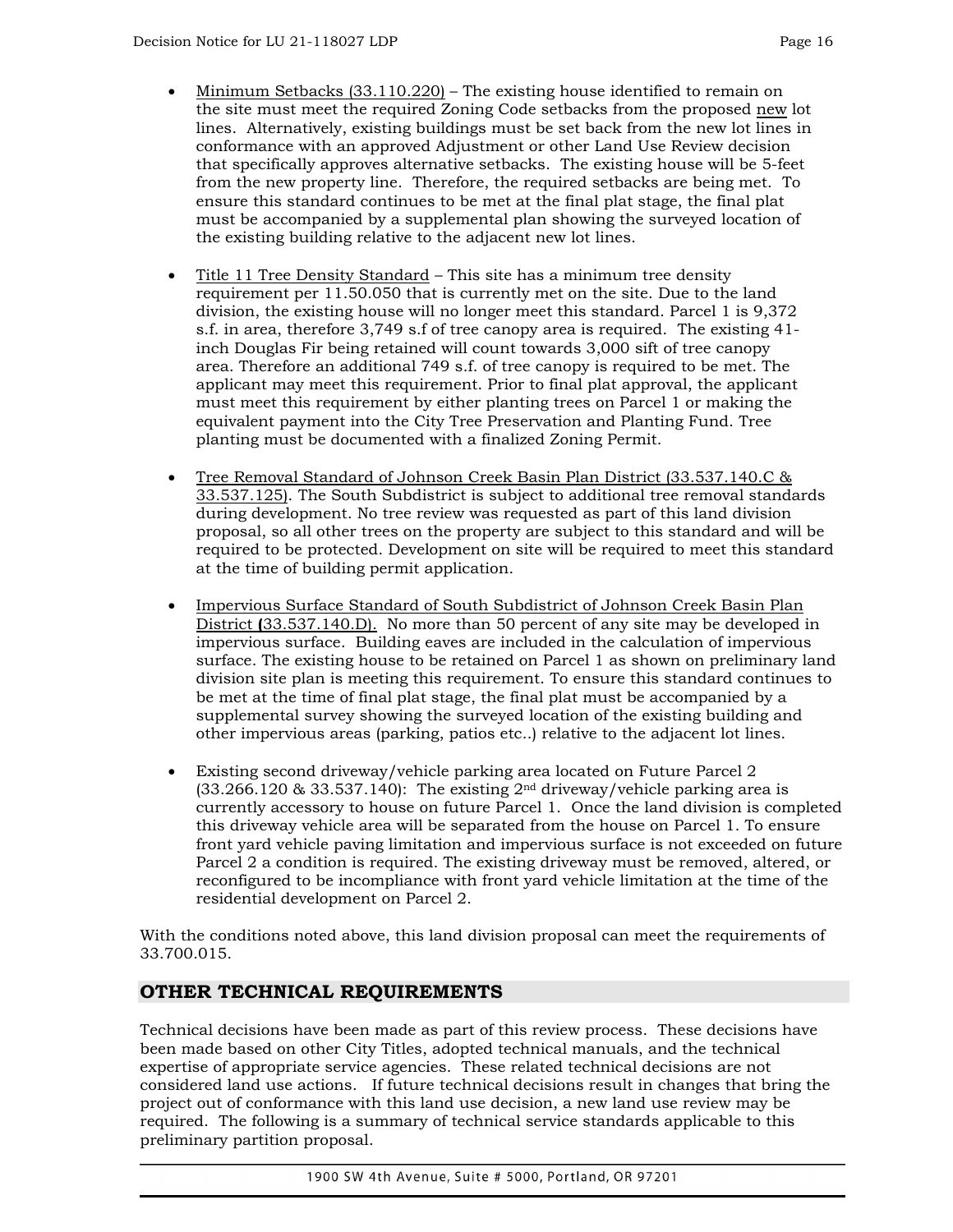| <b>Bureau</b>                         | <b>Code Authority and Topic</b>                |
|---------------------------------------|------------------------------------------------|
| Development Services/503-823-7300     | Title 24 - Building Code, Flood plain          |
| www.portlandonline.com/bds            | Title 10 - Erosion Control, Site Development   |
|                                       | Administrative Rules for Private Rights-of-Way |
| Environmental Services/503-823-7740   | Title 17 – Sewer Improvements                  |
| www.portlandonline.com/bes            | Stormwater Management Manual                   |
| Fire Bureau/503-823-3700              | Title 31 & Fire Bureau Code                    |
| www.portlandonline.com/fire           |                                                |
| Transportation/503-823-5185           | Title 17 – Public Right-of-Way Improvements    |
| www.portlandonline.com/transportation | Transportation System Plan                     |
| Urban Forestry (Parks)/503-823-4489   | Title 11 – Trees                               |
| www.portlandonline.com/parks          |                                                |
| Water Bureau/503-823-7404             | Title 21 – Water availability                  |
| www.portlandonline.com/water          |                                                |

As authorized in Section 33.800.070 of the Zoning Code conditions of approval related to these technical standards have been included in the Administrative Decision on this proposal.

• **Title 31 & Fire Bureau Code**: The applicant at the time of development must meet the requirements of the Fire Bureau regarding addressing requirements; fire apparatus access, including aerial access. These requirements are based on the technical standards of Title 31 and Fire Bureau Policy B-1.

## • **Title 17-Driveways and Curb Cuts (Section 17.28)**

Curb cuts and driveway construction must meet the requirements in Title 17.28.110 and TRN 10.40. Future development will be reviewed for compliance with the driveway standards as the time of permit review. Please note proposed parcel 2 will be eligible for a driveway connection to SE Crystal Springs Blvd with the width allowance depending on the proposed on-site parking width. Please see TRN 10.40.E.1.a(1).

# **CONCLUSIONS**

The applicant has proposed a two-parcel partition as shown on the attached preliminary plan (Exhibit C.1). As discussed in this report, the relevant standards and approval criteria have been met, or can be met with conditions.

The site is within the South Subdistrict of Johnson Creek Plan District, which has additional development standards regarding class of lands for density, impervious surface limitations and tree removal.

Four large native Douglas Fir Trees are being preserved to meet the tree preservation standard. An alternative tree protection plan was recommended by the arborist to allow the future development to occur on Parcel 2. To ensure the report is followed and to ensure the health and long-term viability of these native Douglas Fir trees, a service contract for an arborist will be required at the time of development of Parcel 2 and final arborist report prior to final inspection of the permit. An arborist report will be required to state the current health of Tree #6- (41-inch Douglas Fir Tree) after the new water service is installed for the existing house on Parcel 1.

Future owners of Parcels 1 and 2 will be made aware of these requirements since an Acknowledgement of Tree Preservation Land Use Conditions will be recorded with the final plat and attached to the property records.

Southeast Crystal Springs Boulevard currently does not meet City standards. The Local Transportation Infrastructure Charge (LTIC) applies to this site frontage on SE Crystal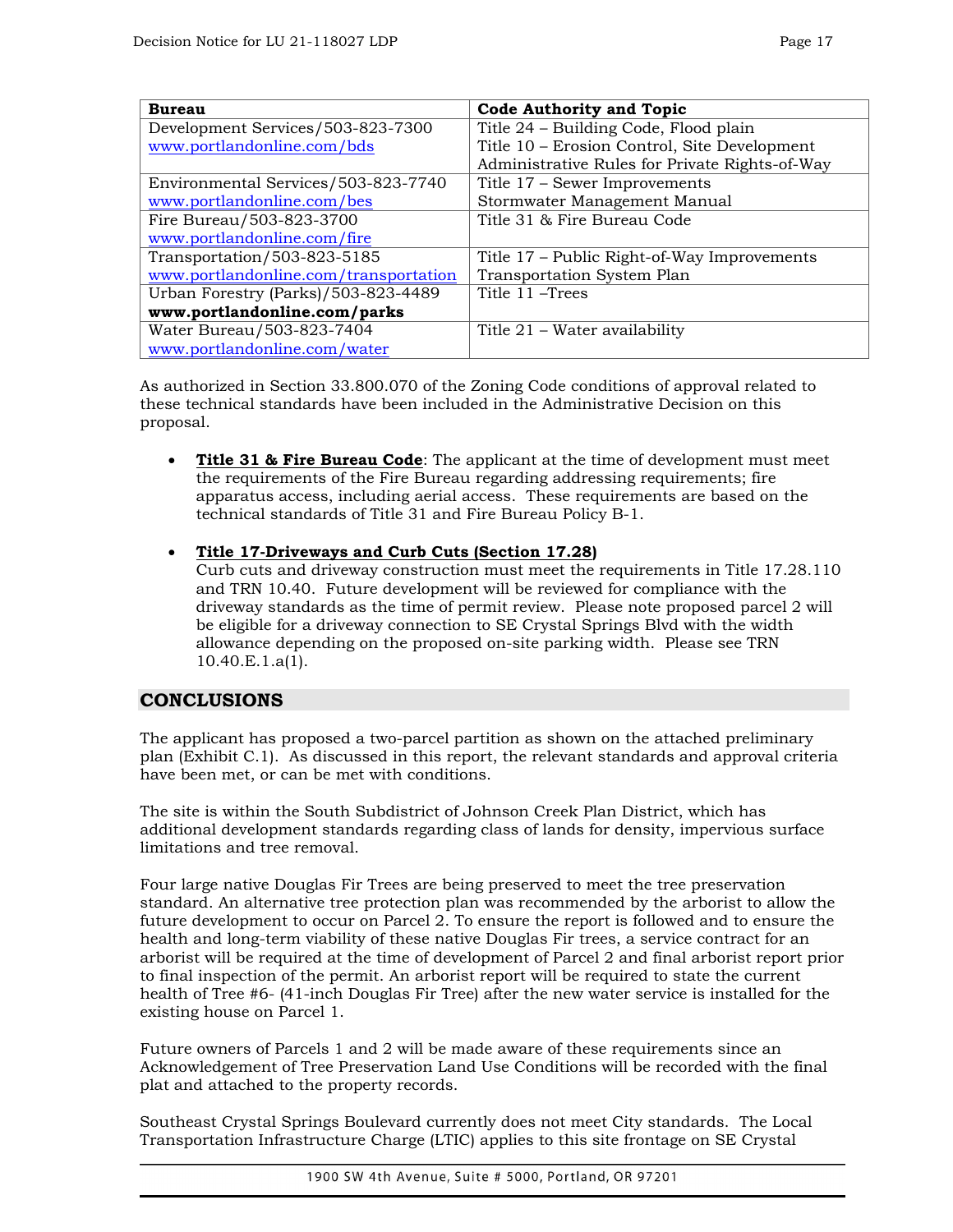Springs Boulevard. At the time of the building permit review for the existing house on Parcel 1, PBOT received street and storm sewer waivers of remonstrance (for participation in future street and storm sewer improvements) and payment into the Local Transportation Infrastructure Charge versus construction of the street improvements.

The existing water service for the existing house will no longer be within its own frontage due to the land division. Therefore, the existing service is to be capped and be used for the future development on Parcel 2. Water Bureau requires a new water service and water connection be provided for the existing house on Parcel 1. A plumbing permit is required for the water service line on private property

Urban Forestry requires a fee in lieu of planting payment for loss of one street tree planting space along this sites frontage due to the land division proposal.

The future development on these parcels will need to meet Fire Bureau requirements for addressing and fire apparatus access at the time of development.

With conditions of approval that address these requirements this proposal can be approved.

# **ADMINISTRATIVE DECISION**

**Approval** of a Preliminary Plan for a two-parcel partition that will result in the two residential lots, with existing house being retained on Parcel 1 and allowing for future residential development on Parcel 2, as illustrated with Exhibit C.1, subject to the following conditions:

- **A. Supplemental Plan.** An additional supplemental plan shall be submitted with the final plat survey for Land Use Review and Water Bureau review and approval. That plan must portray how the conditions of approval listed below are met. In addition, the supplemental plan must show the following:
- The surveyed location of any buildings or accessory structures on the site at the time of the final plat application.
- The surveyed location of any driveways and off-street vehicle parking areas on the site at the time of the final plat application.
- Water Bureau requires the surveyed location of the new water service and connection to existing house on Parcel 1.
- Any other information specifically noted in the conditions listed below.
- **B.** The final plat must show the following:
	- 1. A recording block for each of the legal documents such as maintenance agreement(s), acknowledgement of special land use conditions, or Declarations of Covenants, Conditions, and Restrictions (CC&Rs) as required by Condition C.5 below. The recording block(s) shall, at a minimum, include language substantially similar to the following example: "An Acknowledgement of Special Land Use Conditions (Tree Preservation) has been recorded as document no. \_\_\_\_\_\_\_\_\_\_\_, Multnomah County Deed Records."

## **C. The following must occur prior to Final Plat approval:**

#### **Utilities**

1. The applicant shall meet the requirements of the Water Bureau requirements for the existing house on Parcel 1, which includes purchasing a new water service and connecting the existing home to this new service within SE Crystal Spring Blvd. The new service must be located within the boundaries of Parcel 1's frontage.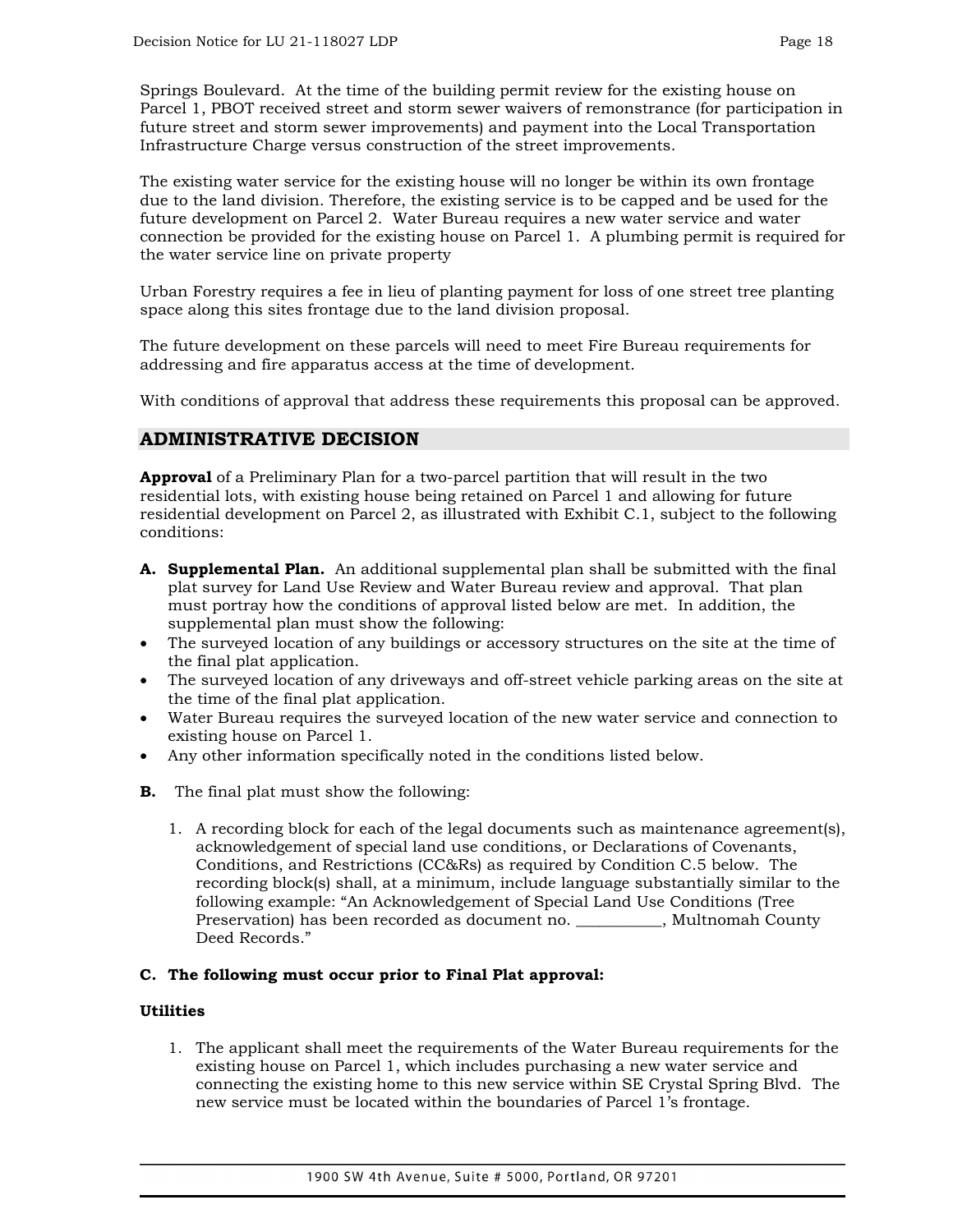- 2. The applicant must obtain a plumbing permit for the service connection from the new water service to the existing house. This plumbing permit must receive all inspections prior to final plat approval. The supplemental survey must document that this new water service and connection is completely within the frontage of Parcel 1.
- 3. The applicant is required to submit an arborist report once the new water service and connection is completed. The arborist must inspect Tree #6 (41-inch Douglas Fir) and provide an arborist report that states the current health of this tree and its long-term viability. This report is required to be submitted to the Land Use Planner reviewing the final plat application.

## **Existing Development**

4. The applicant must meet the tree density standard of 11.50.050 on Parcel 1 with the existing house by either planting trees on the lot or making the equivalent payment into the City Tree Preservation and Planting Fund. A finalized Zoning Permit must be obtained to document tree planting prior to final plat approval.

## **Required Legal Documents**

5. The applicant shall execute an Acknowledgement of Tree Preservation Land Use Conditions that notes tree preservation requirements that apply to Parcels 1 and 2. A copy of the approved Tree Preservation Plan (Exhibit C.1) and Arborist Report (Exhibit A.16) must be included as Exhibits to the Acknowledgement. The acknowledgment shall be referenced on and recorded with the final plat.

## **Other requirements**

- 6. The applicant must pay into the City Tree Preservation and Planting Fund [Street Trees – Fee in Lieu of Planting and Establishment (per inch)] the amount equivalent to 1.5 inches of trees (for the permanent loss of one available street tree planting space). Payment must be made to the Bureau of Development Services, who administers the fund for the Parks Bureau.
- **D.** The following conditions are applicable to site preparation and the development of individual lots:
	- 1. Development on Parcels 1 and 2 shall be in conformance with the Tree Preservation Plan (Exhibit C.1) and the applicant's arborist report (Exhibit A.16). Specifically, trees numbered #1, #2, #5 and #6 are required to be preserved, with the root protection zones indicated on Exhibit C.1 per Arborist Report. Tree protection fencing is required along the root protection zone of the trees to be preserved. The fence must be 6-foot-high chain link and be secured to the ground with 8-foot metal posts driven into the ground. A new arborist report is required if encroachment goes within the root-protection zone designated by this arborist report (Exhibit A.16).

A contract for arborist services must be provided to Planning & Zoning prior to permit approval for development on Parcel 2. A final Arborist report must be submitted from the arborist documenting inspection and verifying the viability of the trees required to be preserved prior to the City's final inspection of the permit for Parcel 2.

| Tree # | Common Name     | Current size (dbh) |          |
|--------|-----------------|--------------------|----------|
| #1     | Douglas Fir (P. |                    | Preserve |
|        | Menziesii)      |                    |          |
| #2     | Douglas Fir     |                    | Preserve |

The following trees are required to be preserved: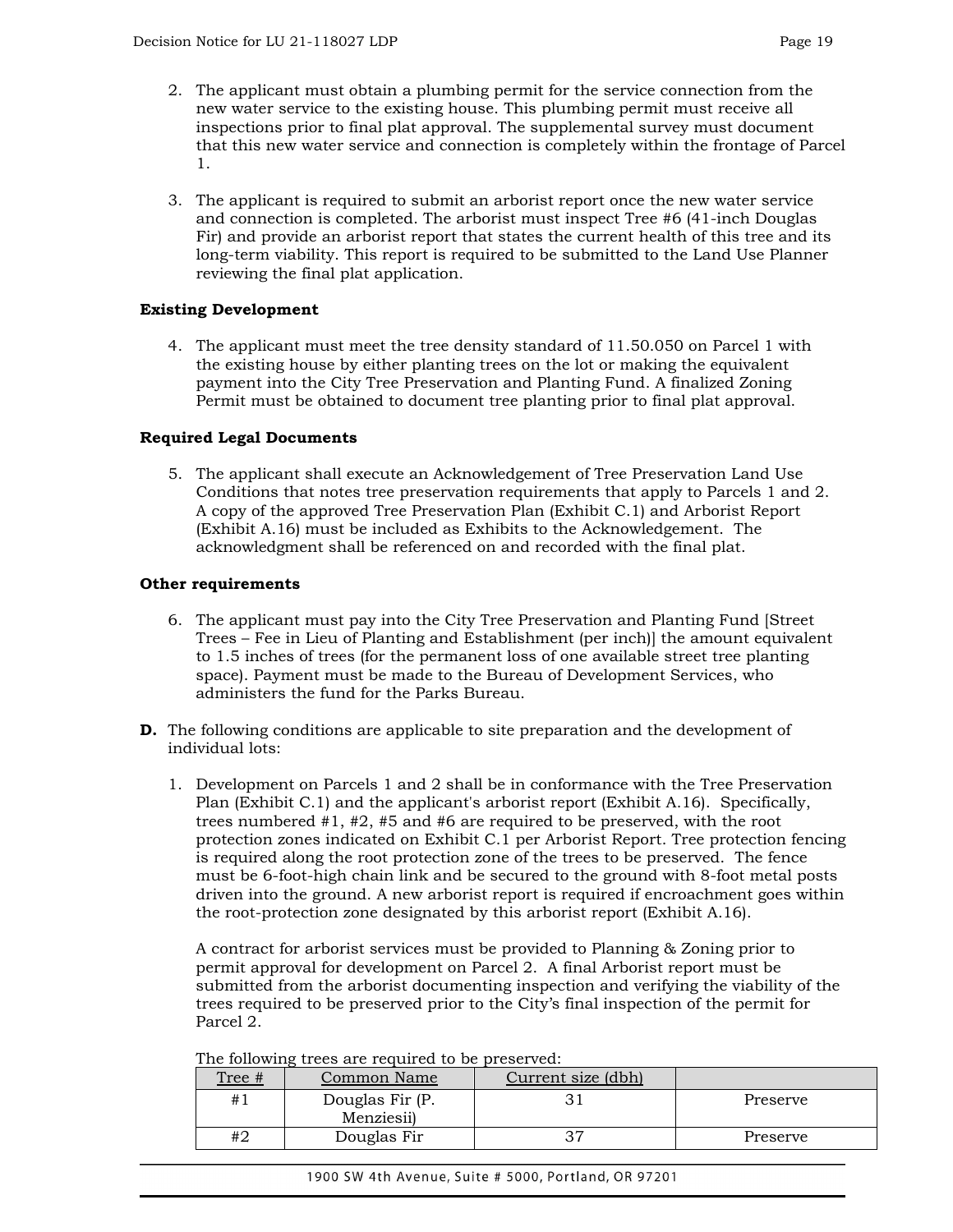| #F<br>π∪ | $\overline{\phantom{0}}$<br>$\ln 10$<br>٦r<br>້<br>. |      |
|----------|------------------------------------------------------|------|
| #6       | $\sim$ $10^{11}$<br>٦r<br><u>.</u><br>ັ<br>.         | rr70 |

- 2. The applicant shall meet the Fire Bureau requirements for addressing and aerial fire department access. Aerial access applies to buildings that exceed 30 feet in height from the fire access as measured to the bottom of the eave of the structure or the top of the parapet for a flat roof.
- 3. The applicant shall remove/alter or reconfigure the existing driveway/vehicle area on future Parcel 2 to be in compliance with current Title 33 development standards for location of vehicle areas and vehicle paving limitations and impervious surface.

## **Staff Planner: Lois Jennings**

Decision rendered by:  $\bigotimes \bigotimes \mathcal{U}$   $\mathcal{K}$  *MO*  $\wedge$  on June 12, 2022.

By authority of the Director of the Bureau of Development Services

## **Decision mailed June 15, 2022**

**About this Decision.** This land use decision is **not a permit** for development. A Final Plat must be completed and recorded before the proposed lots can be sold or developed. Permits may be required prior to any work. Contact the Development Services Center at 503-823-7310 for information about permits.

**Procedural Information.** The application for this land use review was submitted on December 30, 2021, and was determined to be complete on March 24, 2022.

*Zoning Code Section 33.700.080* states that Land Use Review applications are reviewed under the regulations in effect at the time the application was submitted, provided that the application is complete at the time of submittal, or complete within 180 days. Therefore this application was reviewed against the Zoning Code in effect on December 30, 2021.

*ORS 227.178* states the City must issue a final decision on Land Use Review applications within 120-days of the application being deemed complete. The 120-day review period may be waived or extended at the request of the applicant. In this case, the applicant did not waive or extend the 120-day review period. Unless extended by the applicant, **the 120 days will expire on: July 22, 2022.**

Some of the information contained in this report was provided by the applicant. As required by Section 33.800.060 of the Portland Zoning Code, the burden of proof is on the applicant to show that the approval criteria are met. The Bureau of Development Services has independently reviewed the information submitted by the applicant and has included this information only where the Bureau of Development Services has determined the information satisfactorily demonstrates compliance with the applicable approval criteria. This report is the decision of the Bureau of Development Services with input from other City and public agencies.

**Conditions of Approval.** If approved, this project may be subject to a number of specific conditions, listed above. Compliance with the applicable conditions of approval must be documented in all related permit applications. Plans and drawings submitted during the permitting process must illustrate how applicable conditions of approval are met. Any project elements that are specifically required by conditions of approval must be shown on the plans, and labeled as such.

These conditions of approval run with the land, unless modified by future land use reviews. As used in the conditions, the term "applicant" includes the applicant for this land use review, any person undertaking development pursuant to this land use review, the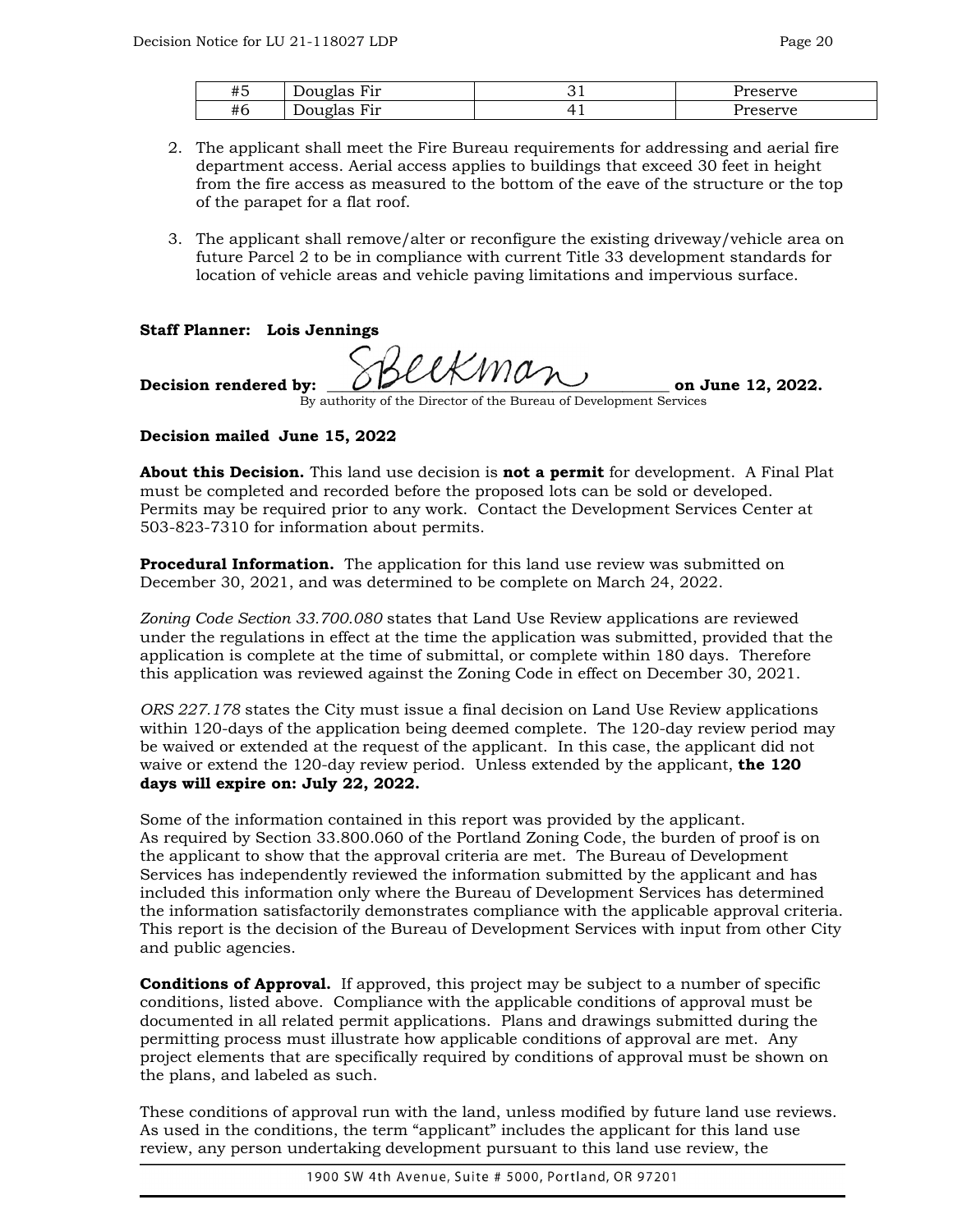proprietor of the use or development approved by this land use review, and the current owner and future owners of the property subject to this land use review.

**This decision, and any conditions associated with it, is final.** It may be appealed to the Oregon Land Use Board of Appeals (LUBA), within 21 days of the date the decision is mailed, as specified in the Oregon Revised Statute (ORS) 197.830. Among other things, ORS 197.830 requires that a petitioner at LUBA must have submitted written testimony during the comment period for this land use review. Contact LUBA at 775 Summer St NE Suite 330, Salem, OR 97301-1283 or phone 1-503-373-1265 for further information.

The file and all evidence on this case are available for your review by appointment only. Please call the Request Line at our office, 1900 SW Fourth Avenue, Suite 5000, phone 503- 823-7617, to schedule an appointment. I can provide some information over the phone. Copies of all information in the file can be obtained for a fee equal to the cost of services. Additional information about the City of Portland, city bureaus, and a digital copy of the Portland Zoning Code is available on the internet at **[www.portlandonline.com](http://www.portlandonline.com/)**.

**Recording the land division.** The final land division plat **must** be submitted to the City **within three years** of the date of the City's final approval of the preliminary plan. This final plat must be recorded with the County Recorder and Assessors Office after it is signed by the Planning Director or delegate, the City Engineer, and the City Land Use Hearings Officer, and approved by the County Surveyor. **The approved preliminary plan will expire unless a final plat is submitted within three years of the date of the City's approval of the preliminary plan.**

## **EXHIBITS**

## NOT ATTACHED UNLESS INDICATED

- A. Applicant's Statement
	- 1. Original Existing Conditions Site Plan
	- 2. Narrative Addressing Land Division Approval Criteria
	- 3. Proposed Land Division Site Survey
	- 4. Tree Table
	- 5. Tree Tags & Tree Notes
	- 6. Existing Conditions with proposed land division and utility plan
	- 7. Applicant's response to incomplete letter submitted 03.24.22
	- 8. Revised Existing Conditions Survey submitted 03.24.22
	- 9. Revised Land Division with Conceptual improvement, utility and tree preservation plan submitted 03.24.22
	- 10. Nearest Fire Hydrant and Fire Flow information submitted 03.24.22
	- 11. Stormwater Infiltration Report submitted 03.24.22
	- 12. Arborist Report submitted 03.24.22
	- 13. House Plan submitted 03.24.22
	- 14. Picture of shed removed submitted 03.24.22
	- 15. Applicant response to outstanding issues submitted 05.18.22
	- 16. New Arborist Report submitted 05.18.22
	- 17. Revised preliminary land division site plan with conceptual improvements, utility and tree preservation plan submitted 05.18.22
- B. Zoning Map (attached)
- C. Plans/Drawings:
	- 1. Preliminary Land Division site plan with proposed conceptual improvements, Tree Preservation plan & utility plan(attached)
	- 2. Existing Conditions Site Plan
	- 3. Preliminary Land Division survey site plan
- D. Notification information:
	- 1. Mailing list
	- 2. Mailed notice
- E. Agency Responses:
	- 1. Bureau of Environmental Services
	- 2. Bureau of Transportation Engineering and Development Review